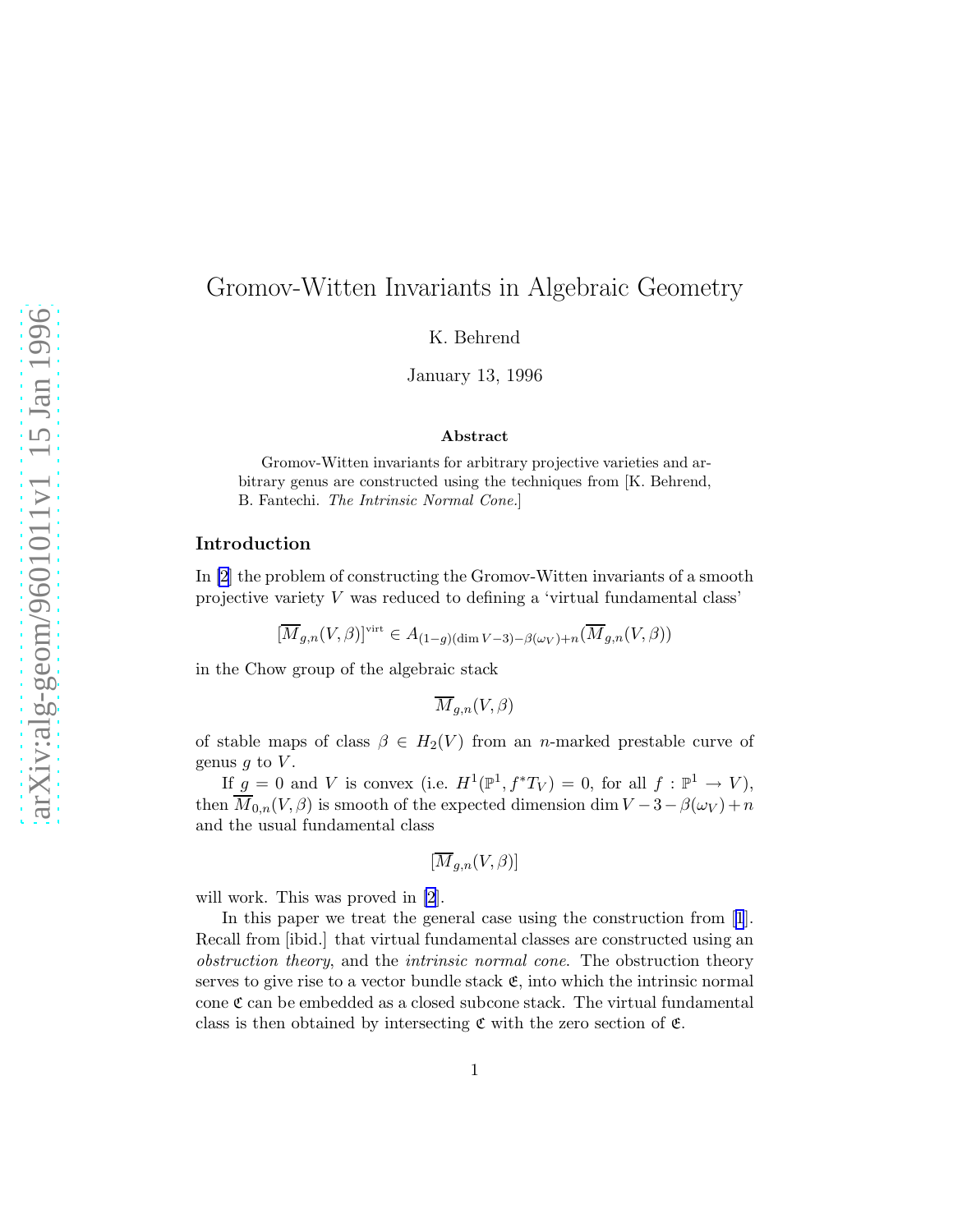In our context, this process works as follows. Let  $\mathfrak{M}_{q,n}$  be the algebraic stack of *n*-marked prestable curves of genus  $g$ . This is an algebraic stack, not of Deligne-Mumford (or even finite) type, but smooth of dimension  $3(q-1) + n$ . There is a canonical morphism

$$
\overline{M}_{g,n}(V,\beta) \to \mathfrak{M}_{g,n},
$$

given by forgetting the map, retaining the curve (but not stabilizing). Then  $\overline{M}_{g,n}(V,\beta) \to \mathfrak{M}_{g,n}$  is an open substack of a stack of morphisms, and as such has a relative obstruction theory, which in this case is  $(R\pi_*f^*T_V)^\vee$ , where  $\pi: C \to \overline{M}_{g,n}(V, \beta)$  is the universal curve and  $f: C \to V$  is the universal stable map. Saying that  $(R\pi_*f^*T_V)^\vee$  is a relative obstruction theory means that there is a homomorphism

$$
\phi: (R\pi_*f^*T_V)^\vee \longrightarrow L^\bullet_{\overline{M}_{g,n}(V,\beta)/\mathfrak{M}_{g,n}},
$$

(where  $L^{\bullet}$  is the cotangent complex) such that  $h^0(\phi)$  is an isomorphism and  $h^{-1}(\phi)$  is surjective.

The homomorphism  $\phi$  induces a closed immersion

$$
\phi^{\vee} : \mathfrak{N}_{\overline{M}_{g,n}(V,\beta)/\mathfrak{M}_{g,n}} \longrightarrow h^1/h^0(R\pi_*f^*T_V)
$$

of abelian cone stacks (see [\[1\]](#page-19-0)) over  $\overline{M}_{g,n}(V,\beta)$ , where  $\mathfrak N$  is the relative intrinsic normal sheaf. The relative intrinsic normal cone  $\mathfrak{C}_{\overline{M}_{g,n}(V,\beta)/\mathfrak{M}_{g,n}}$  is a closed subcone stack of  $\mathfrak{N}_{\overline{M}_{g,n}(V,\beta)/\mathfrak{M}_{g,n}}$ , and so we get a closed immersion of cone stacks

$$
\mathfrak{C}_{\overline{M}_{g,n}(V,\beta)/\mathfrak{M}_{g,n}} \longrightarrow h^1/h^0(R\pi_*f^*T_V).
$$

Now since  $R\pi_* f^*T_V$  has global resolutions (see Proposition [5](#page-4-0)), we may intersect  $\mathfrak{C}_{\overline{M}_{g,n}(V,\beta)/\mathfrak{M}_{g,n}}$  with the zero section of the vector bundle stack  $h^1/h^0(R\pi_*f^*T_V)$  to get the virtual fundamental class  $[\overline{M}_{g,n}(V,\beta)]^{\text{virt}}$ .

The fundamental axioms (see[[5](#page-19-0)]) Gromov-Witten invariants need to satisfy to deserve their name are reduced in[[2](#page-19-0)] to five basic compatibilities between the virtual fundamental classes. These follow from the basic properties proved in [\[1\]](#page-19-0). The dimension axiom, for example, follows from the basic fact that the intrinsic normal cone always has dimension zero.

We also show that if  $V = G/P$ , for a reductive group G and a parabolic subgroup  $P$ , there is an alternative construction of the virtual fundamental classes avoiding the intrinsic normal cone. We construct a cone  $C$  in the vector bundle  $R^1\pi_*\mathcal{O}\otimes\mathfrak{g}$  on  $\overline{M}_{q,n}(V,\beta)$ , which may then be intersected with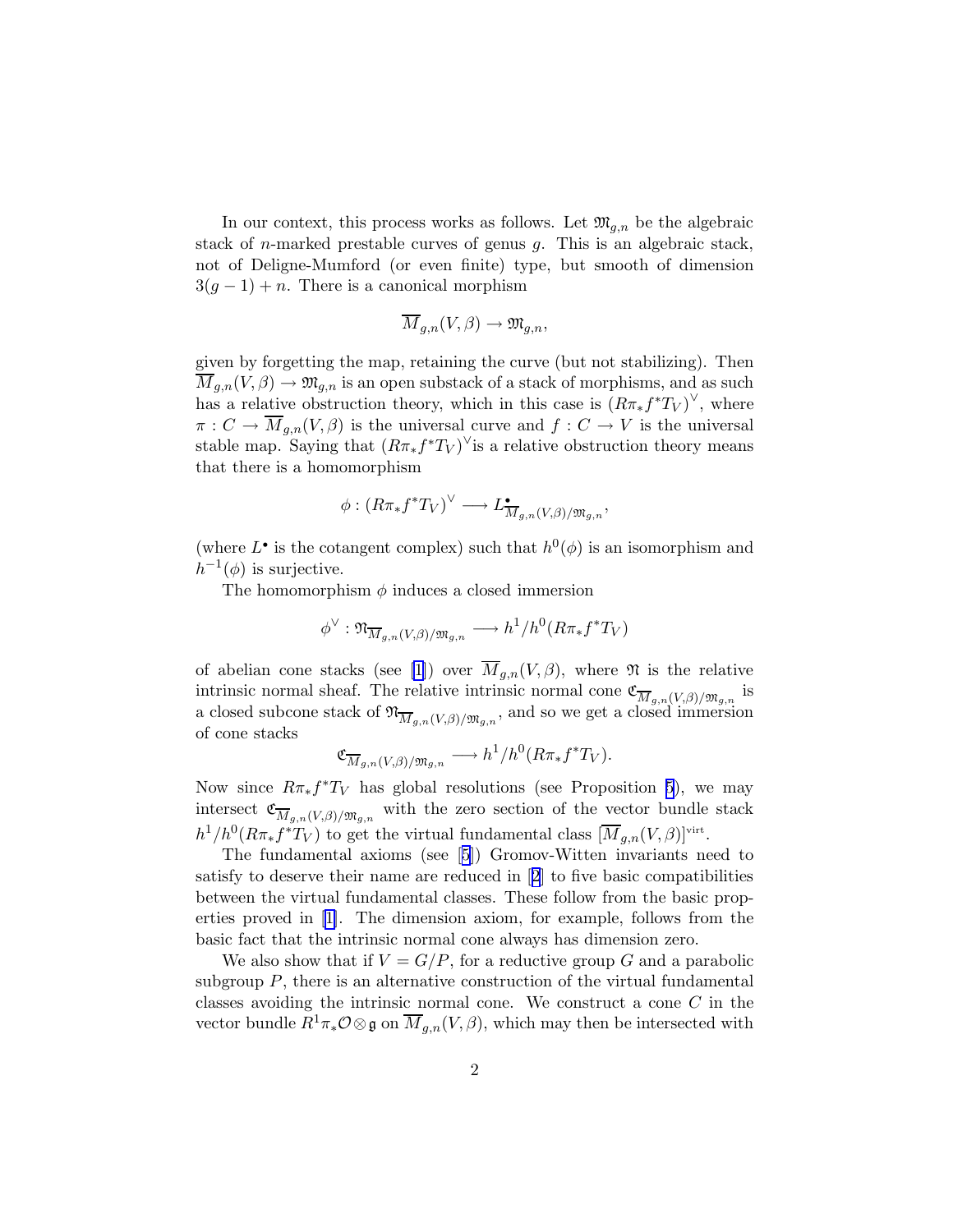the zero section of  $R^1\pi_*\mathcal{O}\otimes\mathfrak{g}$  to obtain the virtual fundamental class. This cone C is constructed as the normal cone of an embedding of  $\overline{M}_{q,n}(V,\beta)$ into a certain stack of principal P-bundles (which is smooth, but not of Deligne-Mumford type).

A construction of Gromov-Witten invariants using a cone inside a vector bundle has also been announced by J. Li and G. Tian. Their methods differ from ours in that they use analytic methods, including the Kuranishi map.

Most of this work was done during a stay at the Max-Planck-Institut für Mathematik in Bonn, and I would like to take this opportunity to acknowledge the hospitality and the wonderful atmosphere at the MPI. I would also like to thank Professors G. Harder and Yu. Manin for fruitful discussions about the constructions in this paper.

# Preliminaries on Prestable Curves

Let  $k$  be a field. We shall work over the category of locally noetherian k-schemes (with the fppf-topology). For a modular graph  $\tau$  (see [\[2\]](#page-19-0), Definition 1.5) let  $\mathfrak{M}(\tau)$  denote the k-stack of  $\tau$ -marked prestable curves (which are defined in [\[2\]](#page-19-0), Definition 2.6).

**Lemma 1** The algebraic k-stack  $\overline{M}(\tau)$  of stable  $\tau$ -marked curves is an open substack of  $\mathfrak{M}(\tau)$ .

PROOF. Let  $\mathcal{C}_v \to \mathfrak{M}(\tau)$  be the universal curve corresponding to the vertex  $v \in V_{\tau}$ . Let  $\mathcal{C}_v$  be the stabilization. Then  $\overline{M}(\tau)$  is the substack of  $\mathfrak{M}(\tau)$ over which all  $p_v : C_v \to \widetilde{C}_v$  are isomorphisms. This is open because the  $C_v$ are proper over  $\mathfrak{M}(\tau)$ .  $\Box$ 

Now consider a modular graph  $\tau'$  obtained from  $\tau$  by adding some tails. We get an induced morphism of k-stacks  $\mathfrak{M}(\tau') \to \mathfrak{M}(\tau)$  which simply forgets the markings corresponding to the tails  $S_{\tau'} - S_{\tau}$ . If  $S_{\tau'} - S_{\tau}$  has cardinality 1, then  $\mathfrak{M}(\tau') \to \mathfrak{M}(\tau)$  is a smooth curve, hence representable and smooth of relative dimension 1. So by induction,  $\mathfrak{M}(\tau') \to \mathfrak{M}(\tau)$  is representable and smooth of relative dimension  $\#(S_{\tau'} - S_{\tau})$ . By Lemma 1 the same is true for  $\overline{M}(\tau') \to \mathfrak{M}(\tau)$ .

**Proposition 2** The stack  $\mathfrak{M}(\tau)$  is a smooth algebraic k-stack of dimension

$$
\dim(\tau) = \#S_{\tau} - \#E_{\tau} - 3\chi(\tau).
$$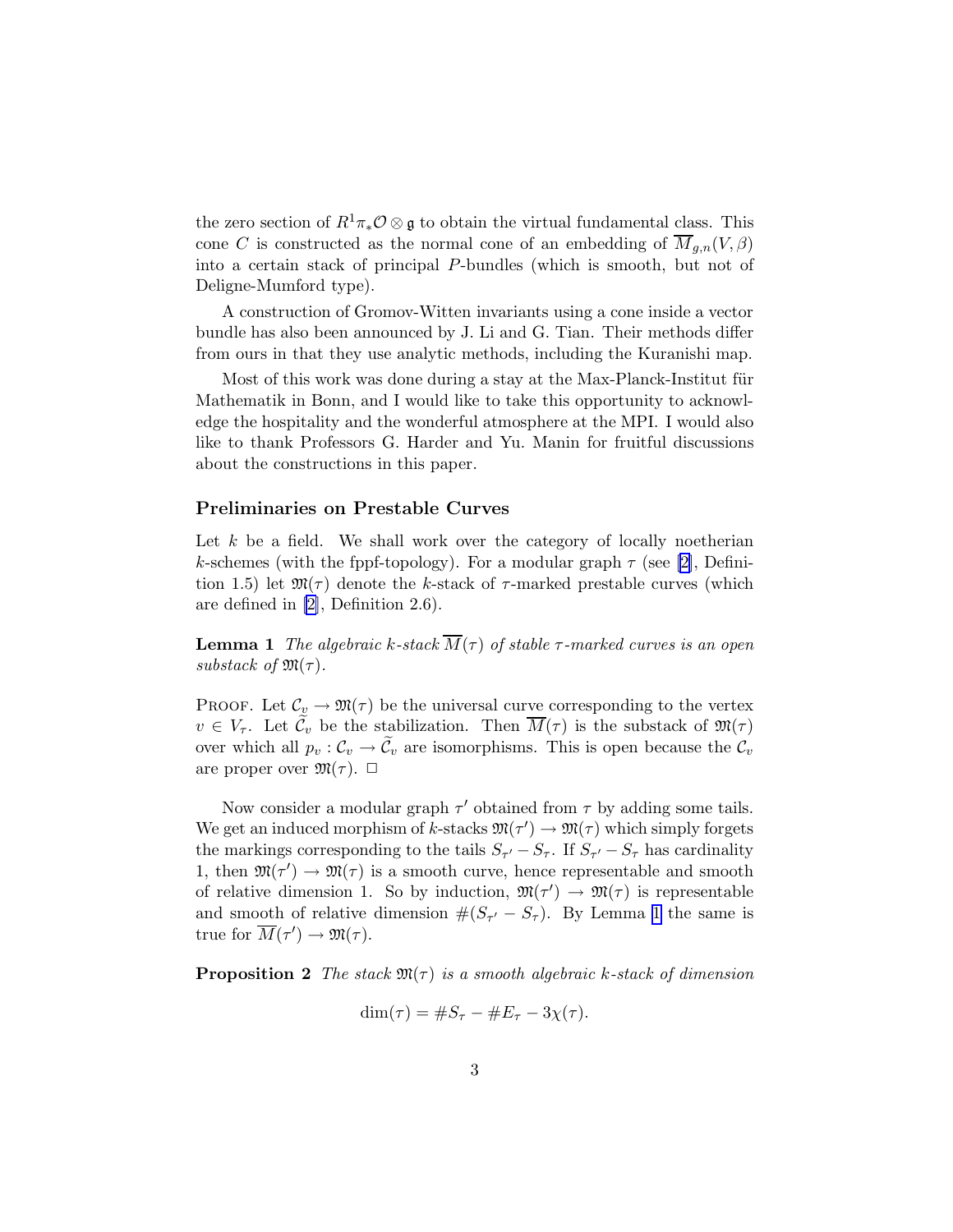PROOF. For the definition of dim( $\tau$ ) and  $\chi(\tau)$  see [\[2\]](#page-19-0), Definitions 6.1 and 6.2.

Note that for every point of  $\mathfrak{M}(\tau)$  there exists a  $\tau'$  as above such that the induced morphism  $\overline{M}(\tau') \to \mathfrak{M}(\tau)$  contains this given point in its image. Thus  $\prod_{\tau'} \overline{M}(\tau')$  is a presentation of  $\mathfrak{M}(\tau)$  showing that  $\mathfrak{M}(\tau)$  is algebraic.  $\Box$ 

Now let  $\tau^s$  be the stabilization of  $\tau$ . Stabilization defines a morphism of algebraic k-stacks

$$
s:\mathfrak{M}(\tau)\longrightarrow \overline{M}(\tau^{s}).
$$

If  $\tau'$  is obtained as above by adjoining tails to  $\tau$  such that  $\tau'$  is stable, we have a commutative diagram

$$
\begin{array}{c}\n\overline{M}(\tau')\downarrow^{\quad\quad}\longrightarrow \overline{M}(\phi)\\
\downarrow^{\quad\quad\quad}\longrightarrow \overline{M}(\tau')\end{array}.
$$

Here  $\phi : \tau' \to \tau^s$  is the canonical morphism of stable modular graphs. In fact, one may define s locally by using such diagrams.

**Proposition 3** The morphism  $s : \mathfrak{M}(\tau) \to \overline{M}(\tau^s)$  is flat.

PROOF. This follows by descent since the morphism  $\overline{M}(\phi)$  for various  $\phi$ :  $\tau' \to \tau^s$  as above are flat.  $\Box$ 

# The Virtual Fundamental Classes

Over  $\mathfrak{M}(\tau)$  there is a family  $(\mathcal{C}_v)_{v \in V_\tau}$  of universal curves, with sections  $x_i$ :  $\mathfrak{M}(\tau) \to \mathcal{C}_{\partial_{\tau}(i)}$ . Let  $\mathcal{C}(\tau) \to \mathfrak{M}(\tau)$  be the curve obtained from  $\prod_{v \in V_{\tau}} \mathcal{C}_v$ by identifying  $x_i$  and  $x_j$ , for every edge  $\{i, j\} \in E_\tau$ . The curve  $\mathcal{C}(\tau)$  has markings  $x_i : \mathfrak{M}(\tau) \to \mathcal{C}(\tau)$ , for each  $i \in S_{\tau}$ . In fact,  $\mathcal{C}(\tau)$  is a  $\tilde{\tau}$ -marked prestable curve, where  $\tilde{\tau}$  is the graph obtained from  $\tau$  by contracting all edges of  $\tau$ . Let us denote the structure morphism by

$$
\pi:\mathcal{C}(\tau)\longrightarrow\mathfrak{M}(\tau).
$$

We shall also denote any base change of  $\pi$  by  $\pi$ .

Now let V be a smooth projective k-variety,  $(\tau, \beta)$  a stable V-graph and let  $\text{Mor}_{\mathfrak{M}(\tau)}(\tau, V)$  be the  $\mathfrak{M}(\tau)$ -space of morphisms from  $\mathcal{C}(\tau)$  to V. Denote the universal morphism by

$$
f: \mathcal{C}(\tau) \times \text{Mor}_{\mathfrak{M}(\tau)}(\tau, V) \longrightarrow V.
$$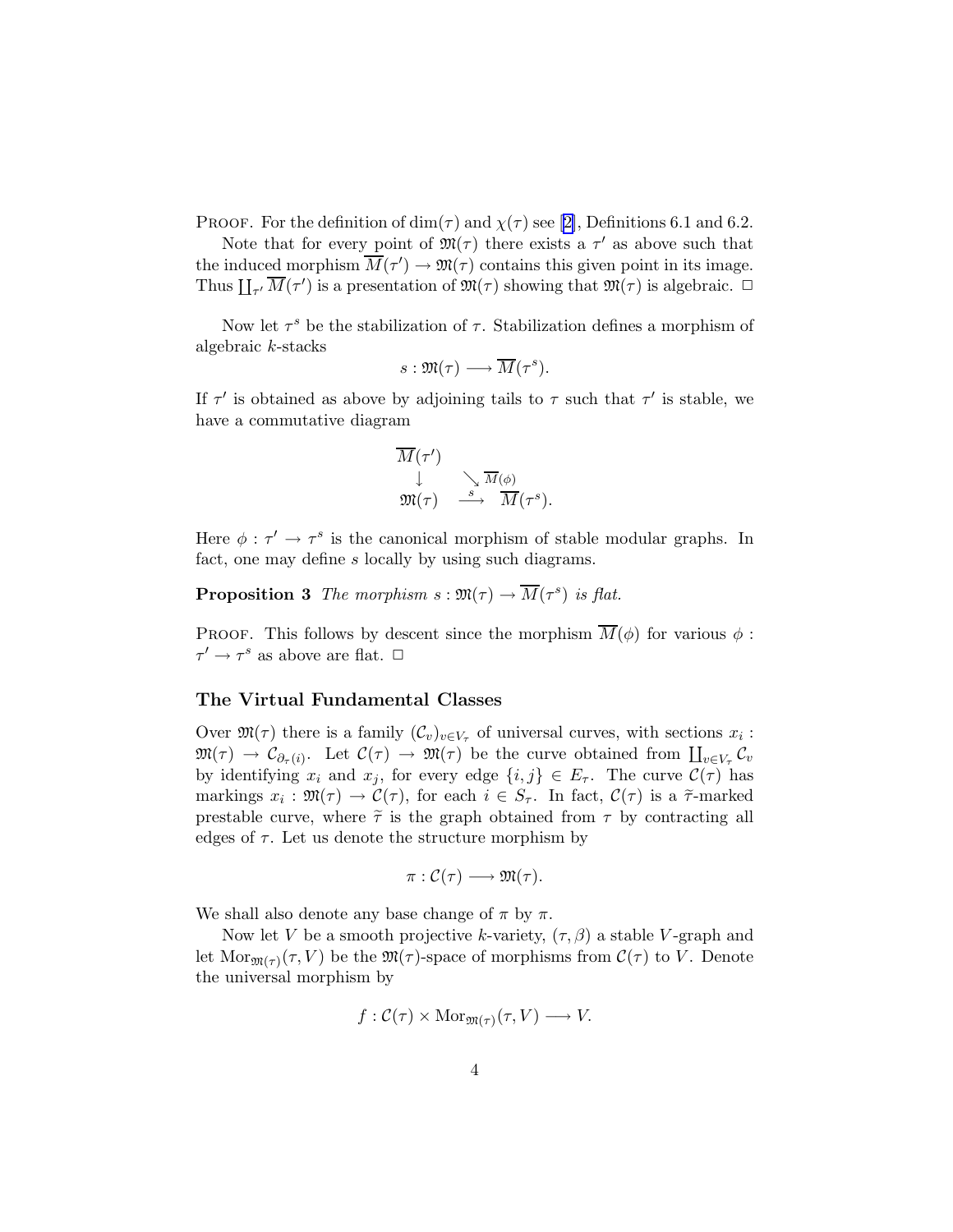<span id="page-4-0"></span>By [\[3\]](#page-19-0) the stack  $Mor_{\mathfrak{M}(\tau)}(\tau, V)$  is an algebraic k-stack and the structure morphism

$$
\mathrm{Mor}_{\mathfrak{M}(\tau)}(\tau,V) \longrightarrow \mathfrak{M}(\tau)
$$

is representable.

**Proposition 4** The proper Deligne-Mumford stack  $\overline{M}(V, \tau, \beta)$  of stable maps is an open substack of  $\text{Mor}_{\mathfrak{M}(\tau)}(\tau, V)$ .

PROOF. The set of points where stabilization is an isomorphism is open.  $\Box$ 

To define the virtual fundamental class on  $\overline{M}(V, \tau, \beta)$  we consider the morphism  $\overline{M}(V,\tau,\beta) \to \mathfrak{M}(\tau)$  and denote the relative intrinsic normal cone (see $[1]$  $[1]$  $[1]$ ) by

$$
\mathfrak{C}(V,\tau,\beta)=\mathfrak{C}_{\overline{M}(V,\tau,\beta)/\mathfrak{M}(\tau)}
$$

The intrinsic normal sheaf [ibid.] of  $\overline{M}(V, \tau, \beta)$  over  $\mathfrak{M}(\tau)$  we shall denote by  $\mathfrak{N}(V,\tau,\beta)$ .

By the relative version of[[1](#page-19-0)] Proposition 6.2 we have a perfect relative obstruction theory [ibid.]

$$
\pi_*(e^{\vee})^{\vee}: R\pi_*(f^*T_V)^{\vee} \longrightarrow L^{\bullet}_{\mathrm{Mor}_{\mathfrak{M}(\tau)}(\tau,V)/\mathfrak{M}(\tau)}.
$$

Restricting to the open substack  $\overline{M}(V,\tau,\beta)$  we get a perfect relative obstruction theory

$$
\pi_*(e^{\vee})^{\vee}: R\pi_*(f^*T_V)^{\vee} \longrightarrow L^{\bullet}_{\overline{M}(V,\tau,\beta)/\mathfrak{M}(\tau)},
$$

which we shall also denote by  $E^{\bullet}(V, \tau, \beta)$ . Thus  $\mathfrak{C}(V, \tau, \beta)$  is embedded as a closed subcone stack in the vector bundle stack

$$
\mathfrak{E}(V,\tau,\beta) = h^1/h^0(R\pi_*f^*T_V).
$$

Note that the relative virtual dimension of  $M(V, \tau, \beta)$  over  $\mathfrak{M}(\tau)$  with respect to the obstruction theory  $R\pi_*(f^*T_V)^\vee$  is equal to

$$
\operatorname{rk} R\pi_*(f^*T_V)^\vee = \chi(f^*T_V) \n= \deg f^*T_V + \dim V \cdot \chi(\mathcal{C}(\tau)) \n= \chi(\tau) \dim V - \beta(\tau)(\omega_V).
$$

Essential is the following result.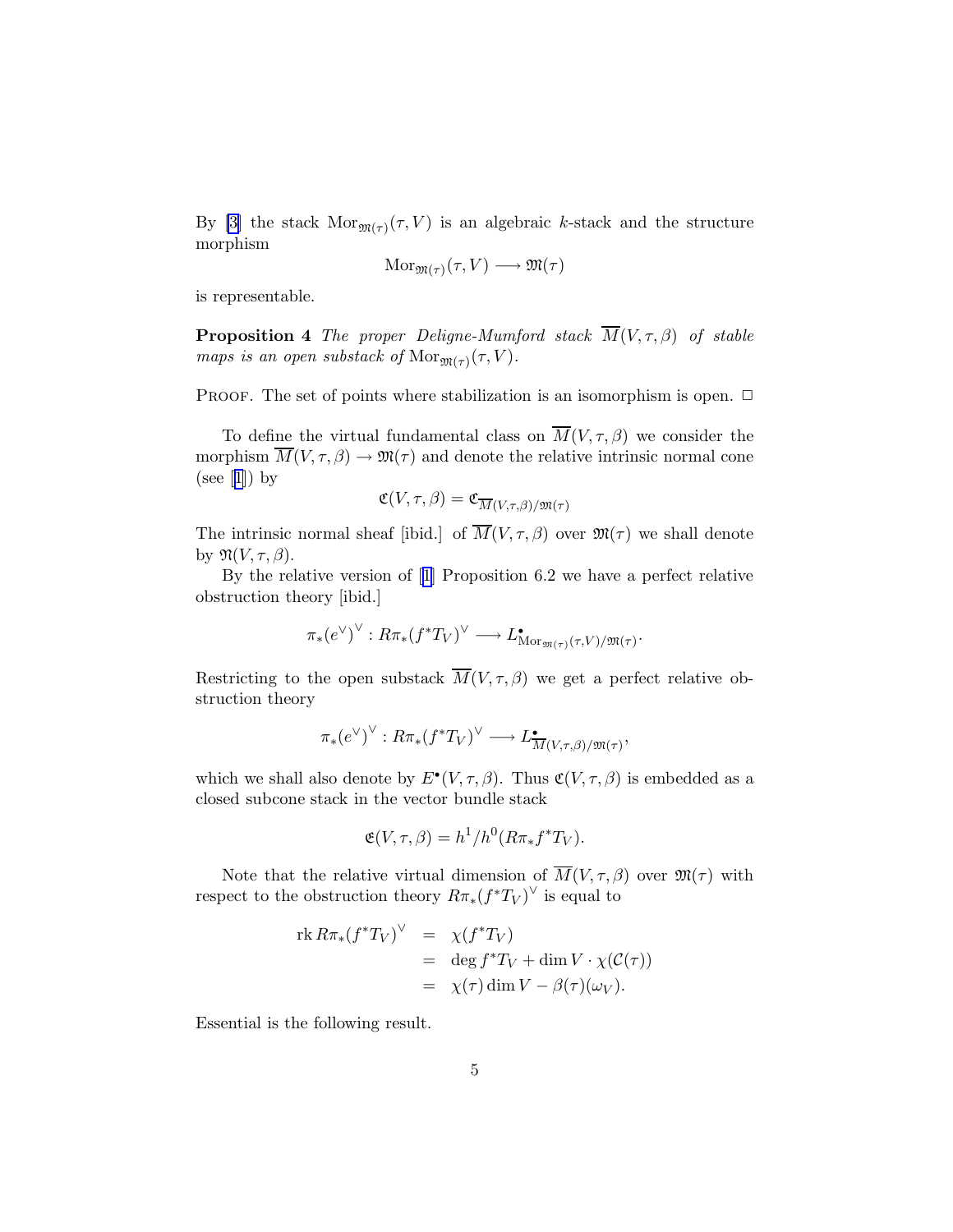**Proposition 5** Let  $(C, x, f)$  be a stable map over T to V, where T is a finite type algebraic k-stack. Let E be a vector bundle on C. Then  $R\pi_*E$ has global resolutions, where  $\pi: C \to T$  is the structure map.

PROOF. Let  $M$  be an ample invertible sheaf on  $V$  and let

$$
L = \omega_{C/T}(x_1 + \ldots + x_n) \otimes f^*M^{\otimes 3}.
$$

ByProposition 3.9 of [[2](#page-19-0)] the sheaf L is ample on the fibers of  $\pi$ . So for sufficiently large  $N$  we have that

- 1.  $\pi^* \pi_*(E \otimes L^{\otimes N}) \to E \otimes L^{\otimes N}$  is surjective,
- 2.  $R^1 \pi_*(E \otimes L^{\otimes N}) = 0,$
- 3. for all  $t \in T$  we have that  $H^0(C_t, L_t^{\otimes -N}) = 0$ .

Let

$$
F=\pi^*\pi_*(E\otimes L^{\otimes N})\otimes L^{\otimes -N}
$$

and let H be the kernel of the map  $F \to E$ . Thus we have a short exact sequence

 $0 \longrightarrow H \longrightarrow F \longrightarrow E \longrightarrow 0$ 

of vector bundles on C. Note that for every  $t \in T$  we have

$$
H^0(C_t, F) = H^0(C_t, \pi_*(E \otimes L^{\otimes N})_t \otimes L_t^{\otimes -N})
$$
  
= 
$$
H^0(C_t, L_t^{\otimes -N}) \otimes \pi_*(E \otimes L^{\otimes N})_t
$$
  
= 0

and hence  $H^0(C_t, H) = 0$ , also. Therefore,  $\pi_* H$  and  $\pi_* F$  are zero and  $R^1\pi_*H$  and  $R^1\pi_*F$  are locally free. This implies that

$$
R\pi_*E \cong [R^1\pi_*H \to R^1\pi_*F].
$$

 $\Box$ 

As shown in [\[1\]](#page-19-0), by Proposition [5](#page-4-0) the obstruction theory  $R\pi_*(f^*T_V)^\vee$ gives rise to a virtual fundamental class

$$
[\overline{M}(V,\tau,\beta),R\pi_*(f^*T_V)^{\vee}]\in A_{\dim(V,\tau,\beta)}(\overline{M}(V,\tau,\beta)),
$$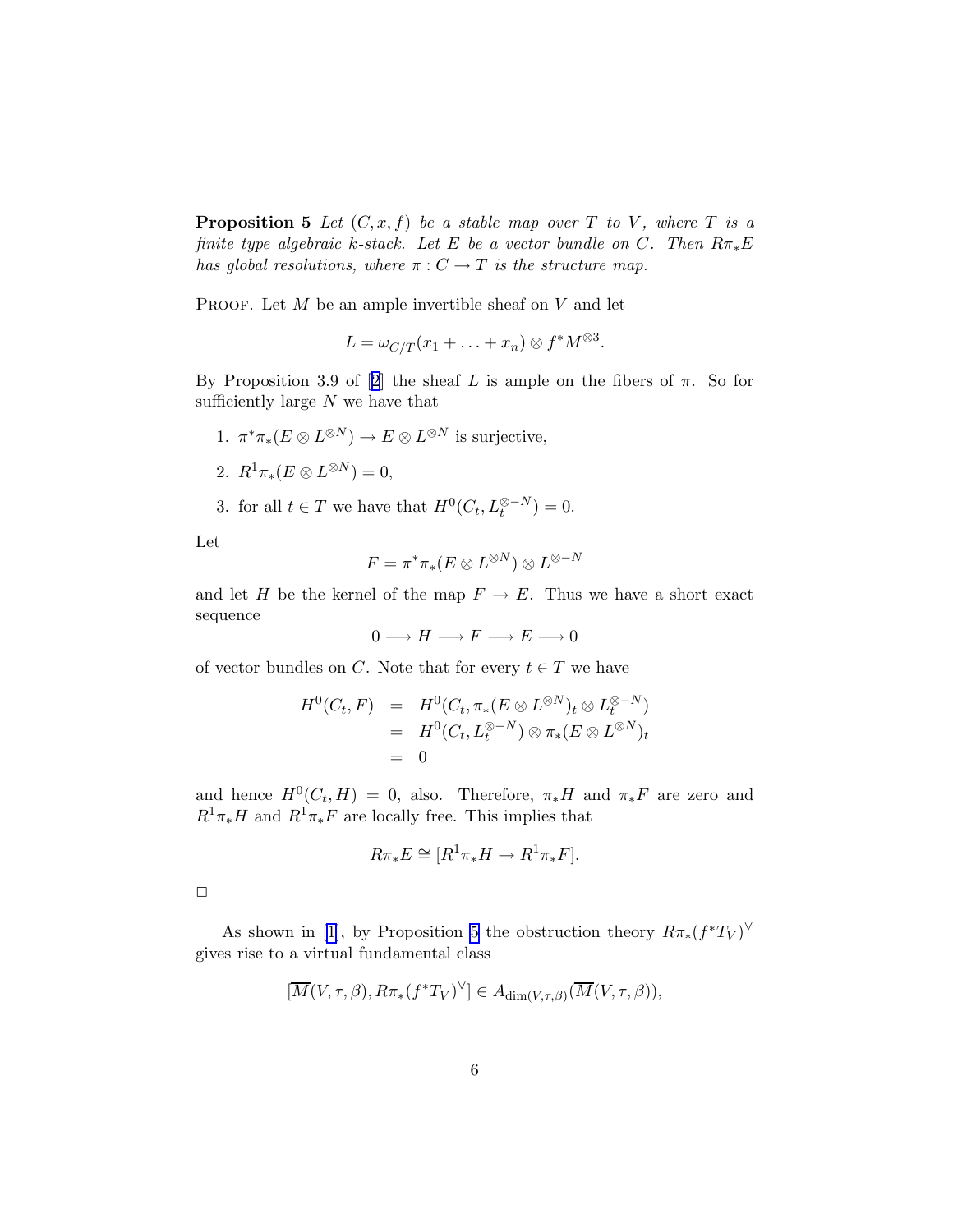<span id="page-6-0"></span>since

$$
\dim \mathfrak{M}(\tau) + \text{rk } R\pi_*(f^*T_V)^\vee
$$
  
=  $\chi(\tau)(\dim V - 3) - \beta(\tau)(\omega_V) + \#S_\tau - \#E_\tau$   
=  $\dim(V, \tau, \beta).$ 

(SeeDefinition 6.[2](#page-19-0) in [2] for the definition of  $\dim(V,\tau,\beta)$ .)

Theorem 6 The system of virtual fundamental classes

$$
J(V, \tau, \beta) = [\overline{M}(V, \tau, \beta), R\pi_*(f^*T_V)^\vee]
$$

is an orientation of  $\overline{M}$  over  $\mathfrak{G}_s(V)$ . If V is convex, on the tree level subcategory  $\mathfrak{T}_s(V)$ , we get back the orientation of [\[2\]](#page-19-0), Theorem 7.5.

PROOF. If V is convex and  $\tau$  a forest, then  $R^1\pi_*(f^*T_V) = 0$ , so that the virtual fundamental class is the usual fundamental class by[[1](#page-19-0)] Proposition 7.3. Thus the virtual fundamental class agrees with the orientation of[[2](#page-19-0)], Theorem 7.5. To check that  $J$  is an orientation, we need to check the five axioms listedin [[2](#page-19-0)], Definition 7.1. This shall be done in the next Section.  $\Box$ 

Remark As shown in[[2](#page-19-0)], we get an associated system of Gromov-Witten classes for  $V$ .

# Checking the Axioms

#### Axiom I. Mapping to a point

Let  $\tau$  be a stable V-graph of class zero such that  $|\tau|$  is non-empty and connected. As noted in [\[2\]](#page-19-0) Section 7 we have

$$
\overline{M}(V,\tau,0)=V\times\overline{M}(\tau)
$$

which is obviously smooth over  $\mathfrak{M}(\tau)$ . In fact, the morphism  $\overline{M}(V,\tau,0) \rightarrow$  $\mathfrak{M}(\tau)$  is just the composition

$$
V\times \overline{M}(\tau)\longrightarrow \overline{M}(\tau)\longrightarrow \mathfrak{M}(\tau)
$$

of projection followed by inclusion. If  $\tilde{\pi}: \mathcal{C}(\tau) \to \overline{M}\tau$  is the universal curve over  $\overline{M}(\tau)$ , then  $\mathcal{C}(V,\tau,0) = V \times \mathcal{C}(\tau)$  and  $\pi : \mathcal{C}(V,\tau,0) \to \overline{M}(V,\tau,0)$  is identified with  $id \times \tilde{\pi}: V \times C(\tau) \to V \times \overline{M}(\tau)$ . Hence

$$
R^{1}\pi_{*}f^{*}T_{V} = T_{V} \boxtimes R^{1}\widetilde{\pi}_{*}\mathcal{O}_{\mathcal{C}(\tau)}
$$
  
=  $\mathcal{T}^{(1)}$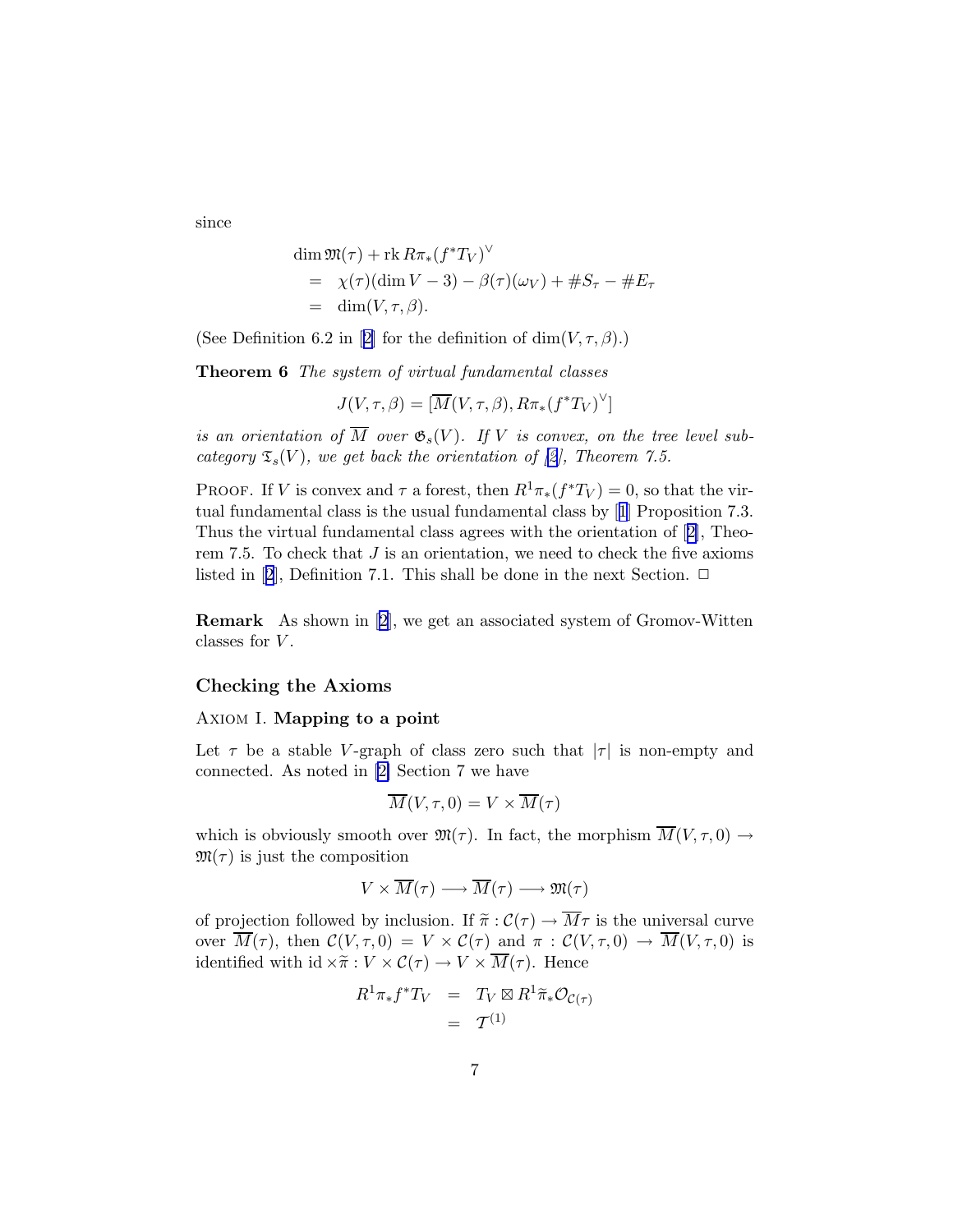is locally free. So by[[1](#page-19-0)] Proposition 7.3 we have

$$
J(V,\tau,0) = c_{\text{rk }R^1\pi_*f^*T_V}(R^1\pi_*f^*T_V) \cdot [\overline{M}(V,\tau,0)]
$$
  
= 
$$
c_{g(\tau)\dim V}(\mathcal{T}^{(1)}) \cdot [\overline{M}(V,\tau,0)],
$$

which is Axiom I.

# Axiom II. Products

Let  $(\sigma, \alpha)$  and  $(\tau, \beta)$  be stable V-graphs and denote the 'product' by  $(\sigma \times$  $\tau, \alpha \times \beta$ ). Note that

$$
E^{\bullet}(V, \sigma \times \tau, \alpha \times \beta) = E^{\bullet}(V, \sigma, \alpha) \boxplus E^{\bullet}(V, \tau, \beta),
$$

so by [\[1\]](#page-19-0) Proposition 7.4 we have

$$
J(V, \sigma \times \tau, \alpha \times \beta) = [\overline{M}(V, \sigma \times \tau, \alpha \times \beta), E^{\bullet}(V, \sigma, \alpha) \boxplus E^{\bullet}(V, \tau, \beta)]
$$
  
= [\overline{M}(V, \sigma, \alpha), E^{\bullet}(V, \sigma, \alpha)] \times [\overline{M}(V, \tau, \beta), E^{\bullet}(V, \tau, \beta)]  
= J(V, \sigma, \alpha) \times J(V, \tau, \beta),

which is the product axiom.

#### Axiom III. Cutting Edges

Use notation as in[[2](#page-19-0)], Section 7, modified as necessary to avoid confusion. Let  $\beta$  denote the  $H_2(V)^+$ -structure on both  $\sigma$  and  $\tau$ . Write  $\mathfrak{M} = \mathfrak{M}(\tau) =$  $\mathfrak{M}(\sigma)$ . Consider the cartesian diagram

$$
\begin{array}{ccc}\n\overline{M}(V, \sigma, \beta) & \xrightarrow{\overline{M}(\Phi)} & \overline{M}(V, \tau, \beta) \\
g \downarrow & & \downarrow \\
\mathfrak{M} \times V & \xrightarrow{\Delta} & \mathfrak{M} \times V \times V\n\end{array}
$$

of stacks over  $\mathfrak{M}$ . Let us show that the obstruction theories  $E^{\bullet}(V, \tau, \beta)$  and  $E^{\bullet}(V, \sigma, \beta)$  are compatible over  $\Delta$  (see [\[1\]](#page-19-0)).

Over  $\overline{M}(V, \sigma, \beta)$  let us consider the following two curves. First the curve  $\mathcal{C} = \mathcal{C}(V, \sigma, \beta)$  obtained from the universal curves  $(C_v)_{v \in V_{\sigma}}$  by gluing according to the edges of  $\sigma$ . Secondly, we have the curve  $\mathcal{C}'$ , which we obtain from  $(C_v)_{v \in V_{\sigma}}$  by gluing according to the edges of  $\tau$ . In other words,  $\mathcal{C}' = \overline{M}(\Phi)^*\mathcal{C}(V,\tau,\beta)$ . Moreover, C is obtained from  $\mathcal{C}'$  by identifying the two sections  $x_1$  and  $x_2$  of  $\mathcal{C}'$ , corresponding to the edge  $\{i_1, i_2\}$  of  $\sigma$  which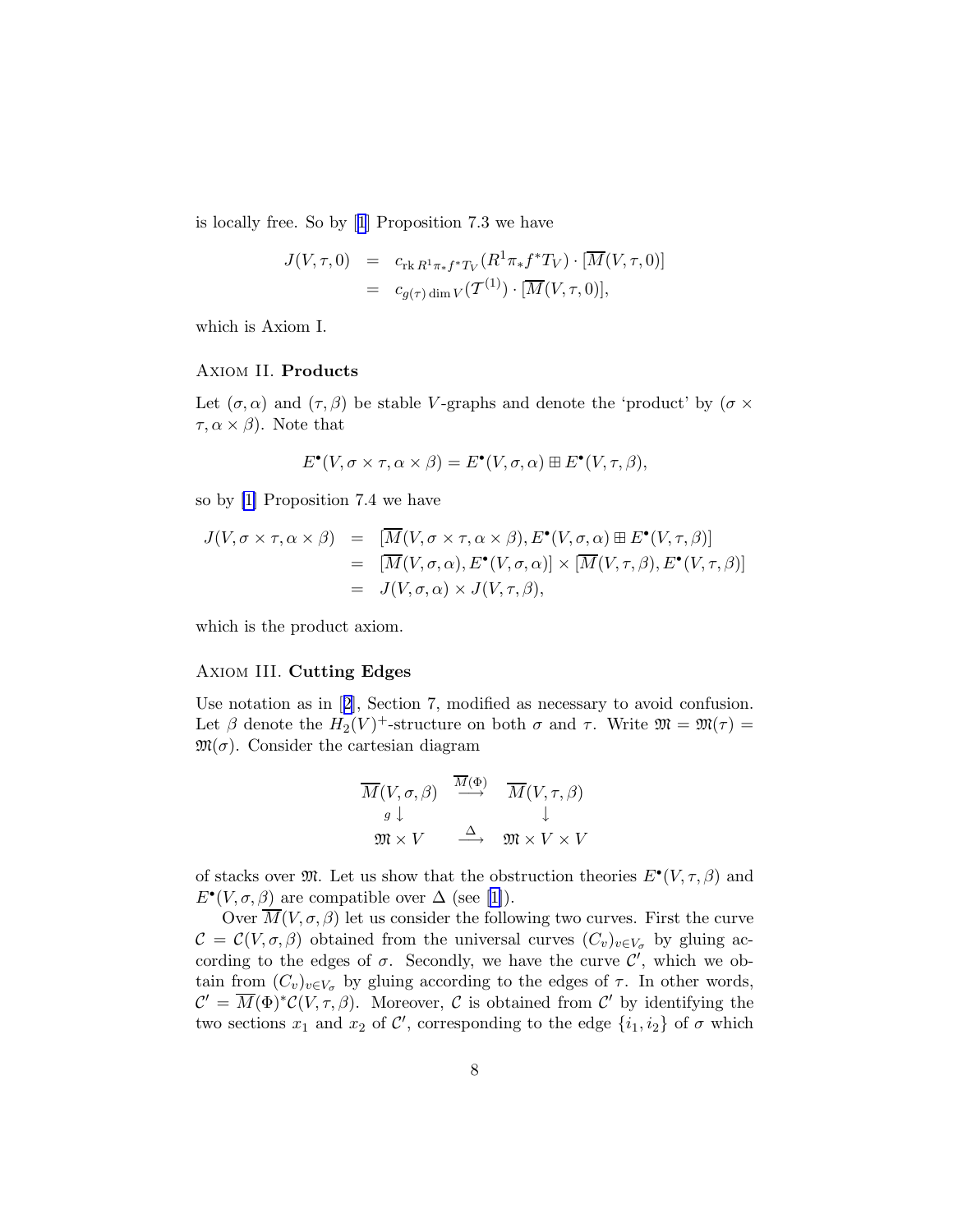is cut by  $\Phi$ . Thus there is a structure morphism  $p: \mathcal{C}' \to \mathcal{C}$  fitting into the commutative diagram

$$
\begin{array}{ccc}\nC' & \xrightarrow{p} & C \\
\pi' & \searrow & \downarrow \pi \\
\hline\nM(V, \sigma, \beta).\n\end{array}
$$

We shall also use the diagram

$$
\begin{array}{ccc}\nC' & \xrightarrow{p} & C \\
f' \searrow & \downarrow f \\
& V,\n\end{array}
$$

where  $f: \mathcal{C} \to V$  is the universal map. Let  $x = p \circ x_1 = p \circ x_2$ .

If E is any locally free sheaf on C, then for  $i = 1, 2$  we have the evaluation homomorphism

$$
u_i: p^*E \longrightarrow x_{i*}x_i^*p^*E = x_{i*}x^*E.
$$

Applying  $p_*$  we get

$$
p_*(u_i): p_*p^*E \longrightarrow x_*x^*E.
$$

Letting  $u = p_*(u_2) - p_*(u_1)$  we have a short exact sequence

 $0 \longrightarrow E \longrightarrow p_* p^* E \stackrel{u}{\longrightarrow} x_* x^* E \longrightarrow 0$ 

of coherent sheaves on  $\mathcal{C}$ . Applying  $R\pi_*$  we get a distinguished triangle

$$
R\pi_*E \longrightarrow R\pi'_*p^*E \stackrel{R\pi_*(u)}{\longrightarrow} x^*E \longrightarrow R\pi_*E[1]
$$

in  $D(\mathcal{O}_{\overline{M}(V,\sigma,\beta)})$ . Taking  $E = f^*T_V$  we get the distinguished triangle

$$
R\pi_*f^*T_V \longrightarrow R\pi'_*f'^*T_V \stackrel{R\pi_*(u)}{\longrightarrow} x^*f^*T_V \longrightarrow R\pi_*f^*T_V[1],
$$

or dually,

$$
x^* f^* \Omega_V \stackrel{R\pi_*(u)^{\vee}}{\longrightarrow} \left( R\pi'_* f'^* T_V \right)^{\vee} \longrightarrow \left( R\pi_* f^* T_V \right)^{\vee} \longrightarrow x^* f^* \Omega_V[1]. \tag{1}
$$

Note that we have  $E^{\bullet}(V, \sigma, \beta) = (R\pi_* f^*T_V)^{\vee}$  and  $\overline{M}(\Phi)^*(E^{\bullet}(V, \tau, \beta)) =$  $(R\pi'_* f'^* T_V)^\vee$ . Moreover,  $L^{\bullet} = \Omega_V[1] \mathfrak{M} \times V$ , so that  $g^* L_\Delta = x^* f^* \Omega_V[1]$ , since  $f \circ x = p_V \circ g$ . So (1) gives the distinguished triangle

$$
g^*L_{\Delta}[-1] \stackrel{R\pi_*(u)^{\vee}}{\longrightarrow} \overline{M}(\Phi)^* E^{\bullet}(V,\tau,\beta) \longrightarrow E^{\bullet}(V,\sigma,\beta) \longrightarrow g^*L_{\Delta},
$$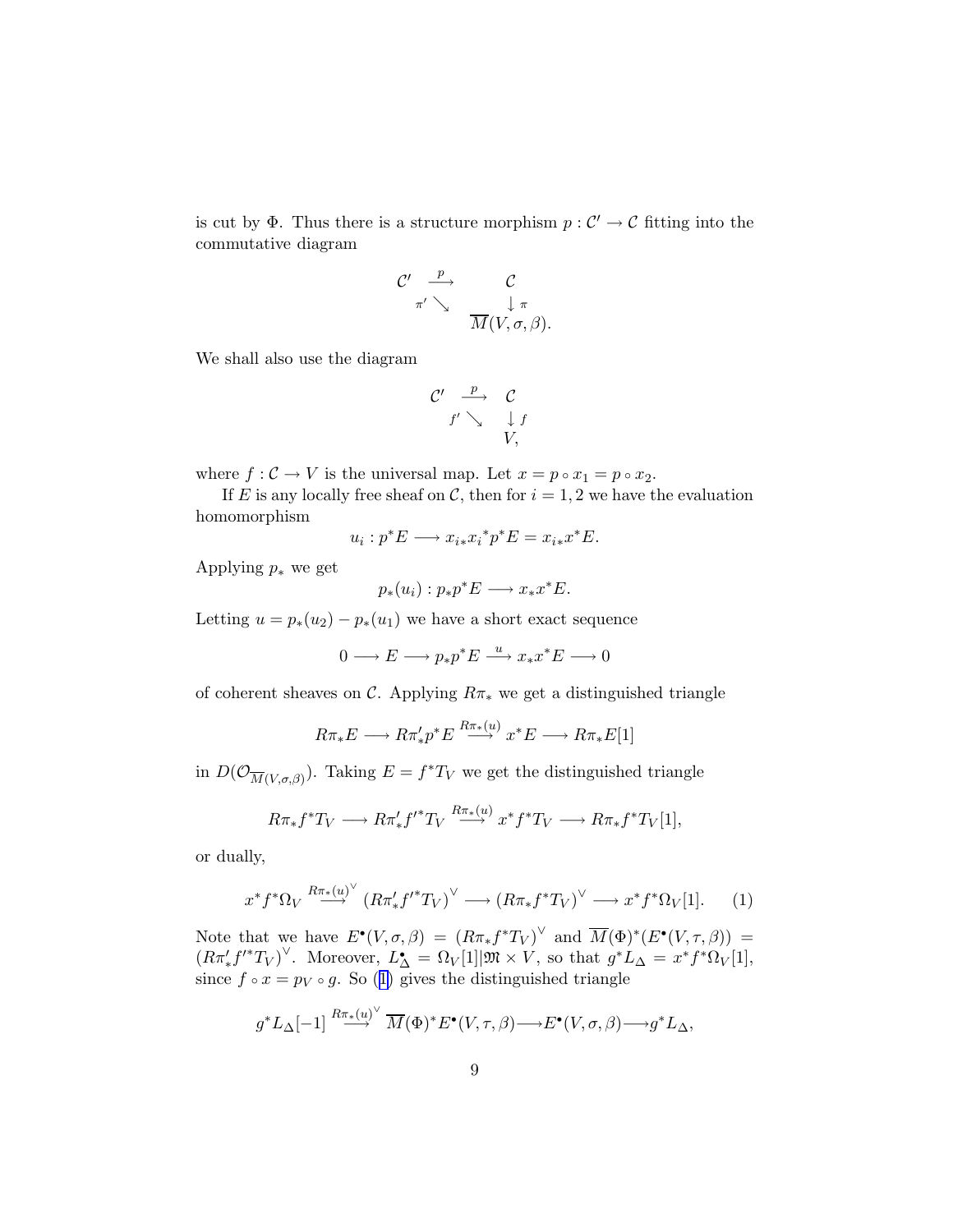which we may shuffle around to give

$$
\overline{M}(\Phi)^* E^{\bullet}(V, \tau, \beta) \longrightarrow E^{\bullet}(V, \sigma, \beta) \longrightarrow g^* L_{\Delta} \stackrel{R\pi_*(-u)^{\vee}}{\longrightarrow} \overline{M}(\Phi)^* E^{\bullet}(V, \tau, \beta)[1].
$$
  
Now we have the obstruction morphisms  $E^{\bullet}(V, \tau, \beta) \longrightarrow L_{\overline{M}(V, \tau, \beta)/\mathfrak{M}}^{\bullet}$  and  $E^{\bullet}(V, \sigma, \beta) \longrightarrow L_{\overline{M}(V, \sigma, \beta)/\mathfrak{M}}^{\bullet}$ . Moreover, we have the natural homomorphism  $g^* L_{\Delta} \longrightarrow L_{\overline{M}(\Phi)}^{\bullet}$ . These give rise to a homomorphism of distinguished triangles

M(Φ)∗E• (V,τ,β) −→ E• (V,σ,β) −→ g <sup>∗</sup>L<sup>∆</sup> Rπ∗(−u) ∨ −→ M(Φ)∗E• (V,τ,β)[1] ↓ ↓ ↓ ↓ M(Φ)∗L • M(V,τ,β)/M −→ L • M(V,σ,β)/M −→ L • <sup>M</sup>(Φ) −→ <sup>M</sup>(Φ)∗<sup>L</sup> • M(V,τ,β)/M [1],

showing that  $E^{\bullet}(V, \tau, \beta)$  and  $E^{\bullet}(V, \sigma, \beta)$  are compatible over  $\Delta$ . Hence by [[1](#page-19-0)] Proposition 7.5 we have

$$
\Delta^! J(V,\tau,\beta) = J(V,\sigma,\beta)
$$

which is Axiom III.

# Axiom IV. Forgetting Tails

Let us deal with the incomplete case, leaving the tripod losing cases to the reader. Letting  $\mathcal{C} \to \mathfrak{M}(\tau)$  be the universal curve corresponding to the vertex $w \in V_{\tau}$  (notation from [[2](#page-19-0)], Section 7). We have a cartesian diagram of algebraic k-stacks

$$
\begin{array}{ccc}\n\overline{M}(V,\sigma,\beta) & \xrightarrow{\overline{M}(\Phi)} & \overline{M}(V,\tau,\beta) \\
d & \downarrow & & \downarrow \\
C & \longrightarrow & \mathfrak{M}(\tau).\n\end{array}
$$

By[[1](#page-19-0)] Proposition 7.2 we have

$$
\overline{M}(\Phi)^* J(V,\tau,\beta) = [\overline{M}(V,\sigma,\beta), \overline{M}(\Phi)^* E^{\bullet}(V,\tau,\beta)].
$$

Here the class on the right hand side is the virtual fundamental class defined by the relative intrinsic normal cone of the morphism  $d$  and the relative obstruction theory  $\overline{M}(\Phi)^* E^{\bullet}(V, \tau, \beta)$ . Note that the structure morphism  $\overline{M}(V, \sigma, \beta) \to \mathfrak{M}(\sigma)$  factors through  $d : \overline{M}(V, \sigma, \beta) \to \mathcal{C}$ .

$$
\begin{array}{ccc}\n\overline{M}(V,\sigma,\beta)&\stackrel{d}{\longrightarrow}&\mathcal{C} \\
&\searrow&\downarrow\\ &\mathfrak{M}(\sigma)\end{array}
$$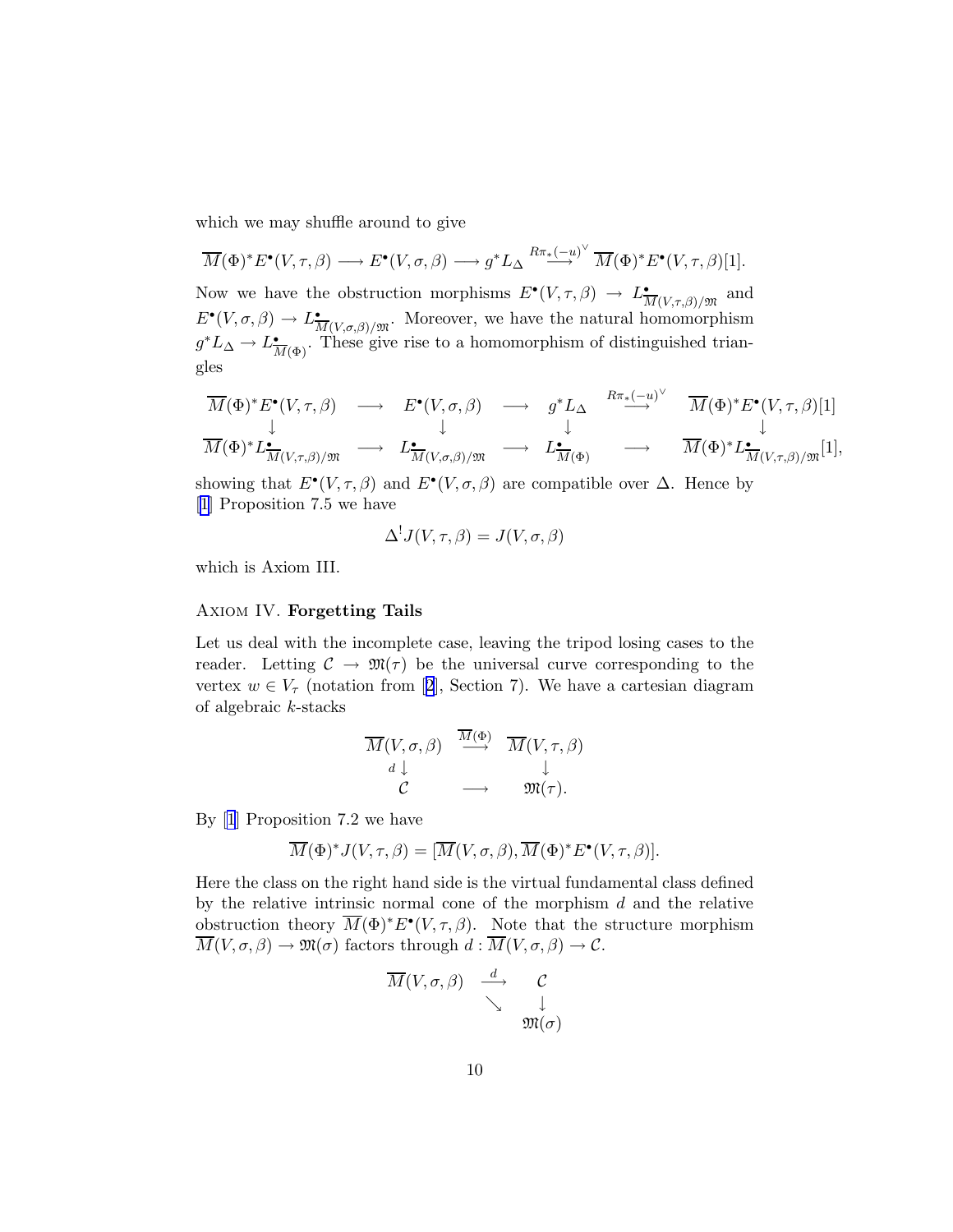<span id="page-10-0"></span>The morphism  $d : \overline{M}(V, \sigma, \beta) \to \mathcal{C}$  associates to the stable map  $(C, x, h)$ the pair  $((C', x'), y)$ , where  $(C', x', h')$  is the image of  $(C, x, h)$  under  $\overline{M}(\Phi)$ and  $(C', x')$  the underlying  $\tau$ -marked prestable curve. Letting  $x_f$  be the section of  $C_v$  corresponding to the flag f, we obtain  $(C', x', h')$  by forgetting  $x_f$  and stabilizing. Moreover, y is the image of the forgotten section  $x_f$  in  $C'_w$ .

The morphism  $\mathcal{C} \to \mathfrak{M}(\sigma)$  associates to the pair  $((C,x),y)$ , where  $(C,x)$ is a  $\tau$ -marked prestable curve and y a section of  $C_w$ , the  $\sigma$ -marked prestable curve  $(\tilde{C}, \tilde{x})$  obtained as follows. For  $v' \neq v$  we have  $\tilde{C}_{v'} = C_{w'}$ , where w' is the vertex of  $\tau$  corresponding to v'. The curve  $(\widetilde{C}_v,(\widetilde{x}_j)_{j\in F_{\sigma}(v)})$  is obtained from  $((C_w, (x_j)_{j\in F_\tau(w)}), y)$  by 'prestabilizing' (i.e. separating the special points) as in[[4\]](#page-19-0), Definition 2.3.

**Lemma 7** The morphism  $\mathcal{C} \to \mathfrak{M}(\sigma)$  is étale.

PROOF. We will use the formal criterion for  $\acute{e}t$  taleness. Without loss of generality assume that w is the only vertex of  $\tau$ . So let  $((C, x), y)$  be a  $\tau$ -marked prestable curve with section over the scheme  $T, T \to T'$  a square zero extension and  $(C', x')$  a  $\sigma$ -marked prestable curve over T' such that  $(C', x')$  is the prestabilization of  $((C, x), y)$ . We may assume that we may choose additional sections s of C over T, making  $(C, x, s)$  a stable marked curve. Then we extend the sections s to sections s' of  $C'$  over T'. Taking the stabilization of  $(C', x', s')$  after forgetting the section  $x'_{f}$  gives an extension of  $((C, x), y)$  to T' whose prestabilization is  $(C', x')$ .  $\Box$ 

Consider the natural morphism  $p : \mathcal{C}(V, \sigma, \beta) \to \overline{M}(\Phi)^* \mathcal{C}(V, \tau)$ , which fits into the two commutative diagrams

$$
\mathcal{C}(V,\sigma,\beta) \xrightarrow[\pi]{p} \overline{M}(\Phi)^* \mathcal{C}(V,\tau,\beta) \pi \searrow \frac{\downarrow \pi'}{\overline{M}(V,\sigma,\beta)}
$$

and

$$
\mathcal{C}(V,\sigma,\beta) \xrightarrow{p} \overline{M}(\Phi)^* \mathcal{C}(V,\tau,\beta) \n\downarrow f' \nV
$$

Whenever E is a locally free sheaf on  $\overline{M}(\Phi)^* C(V,\tau,\beta)$  the canonical homomorphism  $E \to p_*p^*E$  is an isomorphism. Applying this principle to  $E = f'^*T_V$  we get an isomorphism

$$
f'^*T_V \longrightarrow p_*f^*T_V.
$$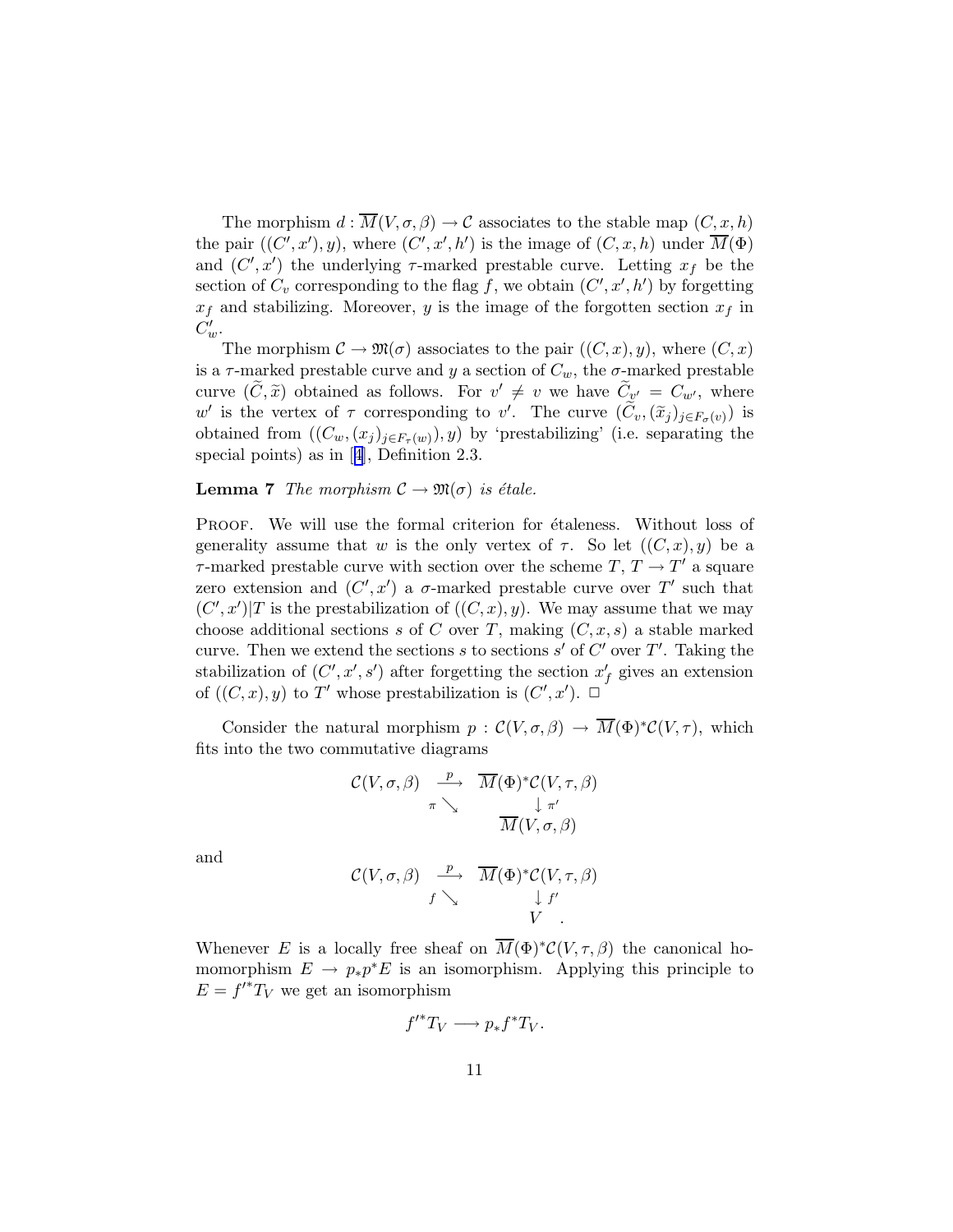Applying  $R\pi'_{*}$  to this, gives an isomorphism

$$
R\pi'_*f'^*T_V \longrightarrow R\pi_*f^*T_V.
$$

Noting that  $R\pi'_*f'^*T_V = \overline{M}(\Phi)^*E^{\bullet}(V,\tau,\beta)$  we get an isomorphism

$$
\overline{M}(\Phi)^* E^{\bullet}(V, \tau, \beta) \longrightarrow E^{\bullet}(V, \sigma, \beta)
$$

and whence an isomorphism

$$
\mathfrak{E}(V,\sigma,\beta)\longrightarrow \overline{M}(\Phi)^*\mathfrak{E}(V,\tau,\beta).
$$

By[[1](#page-19-0)] Proposition 7.1 there is a natural isomorphism

$$
\mathfrak{C}_{\overline{M}(V,\sigma,\beta)/\mathcal{C}} \longrightarrow \overline{M}(\Phi)^* \mathfrak{C}_{\overline{M}(V,\tau,\beta)/\mathfrak{M}(\tau)}.
$$

By Lemma [7](#page-10-0) we have a canonical isomorphism

$$
\mathfrak{C}_{\overline{M}(V,\sigma,\beta)/\mathcal{C}} \longrightarrow \mathfrak{C}_{\overline{M}(V,\sigma,\beta)/\mathfrak{M}(\sigma)},
$$

such that the diagram

$$
\begin{array}{ccc}\n\mathfrak{C}_{\overline{M}(V,\sigma,\beta)/\mathfrak{M}(\sigma)} & \stackrel{\sim}{\longleftarrow} & \mathfrak{C}_{\overline{M}(V,\sigma,\beta)/\mathcal{C}} \\
\cap & \cap & \cap \\
\mathfrak{E}(V,\sigma,\beta) & \stackrel{\sim}{\longrightarrow} & \overline{M}(\Phi)^{*}\mathfrak{E}(V,\tau,\beta)\n\end{array}
$$

commutes. So finally, we have

$$
\overline{M}(\Phi)^* J(V, \tau, \beta) = [\overline{M}(V, \sigma, \beta), \overline{M}(\Phi)^* E^{\bullet}(V, \tau, \beta)]
$$
  
= [\overline{M}(V, \sigma, \beta), E^{\bullet}(V, \sigma, \beta)]  
= J(V, \sigma, \beta),

which is Axiom IV.

# Axiom V. Isogenies

Before we start with the proof, some general remarks. Let  $\Phi : \tau \to \sigma$  be an elementary contraction of stable modular graphs, contracting the edge  $\{f,\overline{f}\}$ of  $\tau$ . Let  $a: \tau \to \tau'$  and  $b: \sigma \to \sigma'$  be combinatorial morphisms of modular graphs identifying  $\tau$  and  $\sigma$  as the stabilizations of  $\tau'$  and  $\sigma'$ , respectively. Finally, let  $\Phi' : \tau' \to \sigma'$  be as follows. We require  $\{a(f), a(\overline{f})\}$  to be an edge of  $\tau'$  and  $\Phi' : \tau' \to \sigma'$  to be the elementary contraction contracting the edge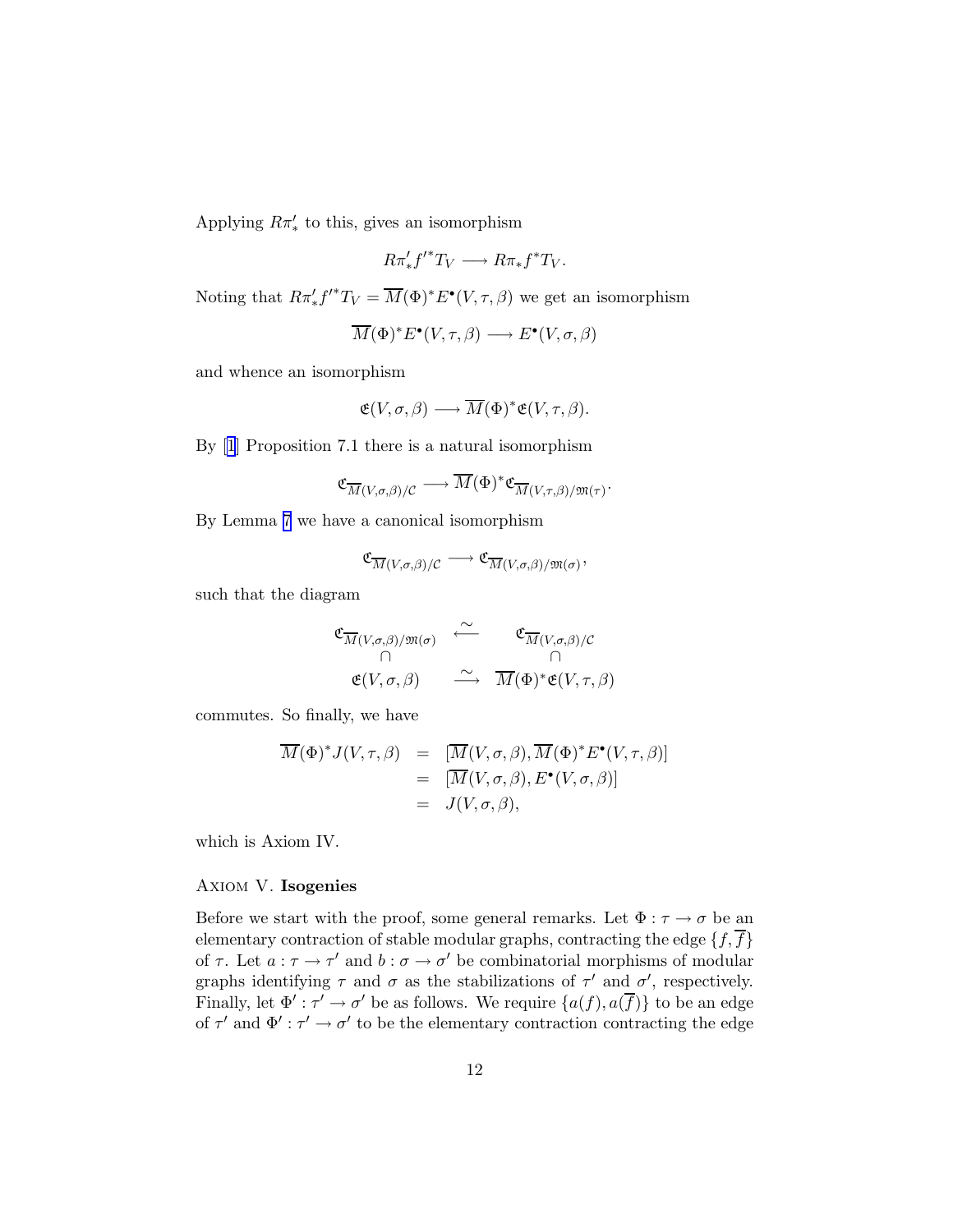<span id="page-12-0"></span> ${a(f), a(\overline{f})}.$  Moreover, we require  $\Phi$  to be the stabilization of  $\Phi'$ . To fix notation, denote the vertex onto which  $\Phi'$  contracts the edge  $\{a(f), a(\overline{f})\}$ by  $v_0 \in V_{\sigma'}$  and let  $v_1 = \partial_{\tau'}(a(f))$  and  $v_2 = \partial_{\tau'}(a(f))$ .

In this situation we get a commutative diagram of algebraic stacks

$$
\begin{array}{ccc}\n\mathfrak{M}(\tau') & \xrightarrow{\mathfrak{M}(\Phi')} & \mathfrak{M}(\sigma') \\
\downarrow s & & \downarrow s \\
\hline\nM(\tau) & \xrightarrow{\overline{M}(\Phi)} & \overline{M}(\sigma).\n\end{array}
$$

Define  $\mathfrak P$  to be the fibered product

$$
\begin{array}{rcl}\mathfrak{P} & \longrightarrow & \mathfrak{M}(\sigma')\\ \downarrow & & \downarrow s \\ \overline{M}(\tau) & \stackrel{\overline{M}(\Phi)}{\longrightarrow} & \overline{M}(\sigma). \end{array}
$$

Consider the induced morphism  $l : \mathfrak{M}(\tau') \to \mathfrak{P}$ .

**Proposition 8** We have  $l_*[\mathfrak{M}(\Phi')] = s^*[\overline{M}(\Phi)].$ 

PROOF. First note that  $\mathfrak{M}(\tau')$  is irreducible, since  $\mathfrak{M}(\tau')$  is a product of stacks of the form  $\mathfrak{M}_{q,n}$ , which are irreducible since the stacks  $\overline{M}_{q,n}$  are. Moreover,  $\mathfrak{M}(\tau') \to \mathfrak{P}$  is surjective, so that  $\mathfrak{P}$  is irreducible, too.

Secondly, let us remark that there exist non-empty (hence dense) open substacks  $\mathfrak{M}(\tau')^0 \subset \mathfrak{M}(\tau')$  and  $\mathfrak{P}^0 \subset \mathfrak{P}$  such that l induces an isomorphism  $l^0: \mathfrak{M}(\tau')^0 \stackrel{\sim}{\rightarrow} \mathfrak{P}^0$ . In fact, let  $\mathfrak{M}(\tau')^0$  be the open substack of  $\mathfrak{M}(\tau')$  characterized by the requirement that the marked curves  $C_{v_1}$  and  $C_{v_2}$  be stable. To construct  $\mathfrak{P}^0$ , let  $\mathfrak{M}(\sigma')^0$  be the open substack of  $\mathfrak{M}(\sigma')$  where the marked curve  $C_{v_0}$  is stable. Then set

$$
\mathfrak{P}^0 = \overline{M}(\tau) \times_{\overline{M}(\sigma)} \mathfrak{M}(\sigma')^0.
$$

These facts imply the claim.  $\Box$ 

Now let  $(\Phi, m) : \tau \to \sigma$  be an elementary isogeny of type forgetting a tail. Let  $f \in F_{\tau}$  be the forgotten tail. Let  $a : \tau \to \tau'$  and  $b : \sigma \to \sigma'$ be as above. Finally, let  $\Phi' : \tau' \to \sigma'$  be the 'adjoint' of a combinatorial morphism of graphs, such that there exists a tail map  $m'$ , a semigroup  $A$ and A-structures on  $\tau'$  and  $\sigma'$  making  $(\Phi', m')$  the elementary isogeny of stable A-graphs forgetting the tail  $a(f)$ . Moreover, we require  $\Phi$  to be the stabilization of Φ′ .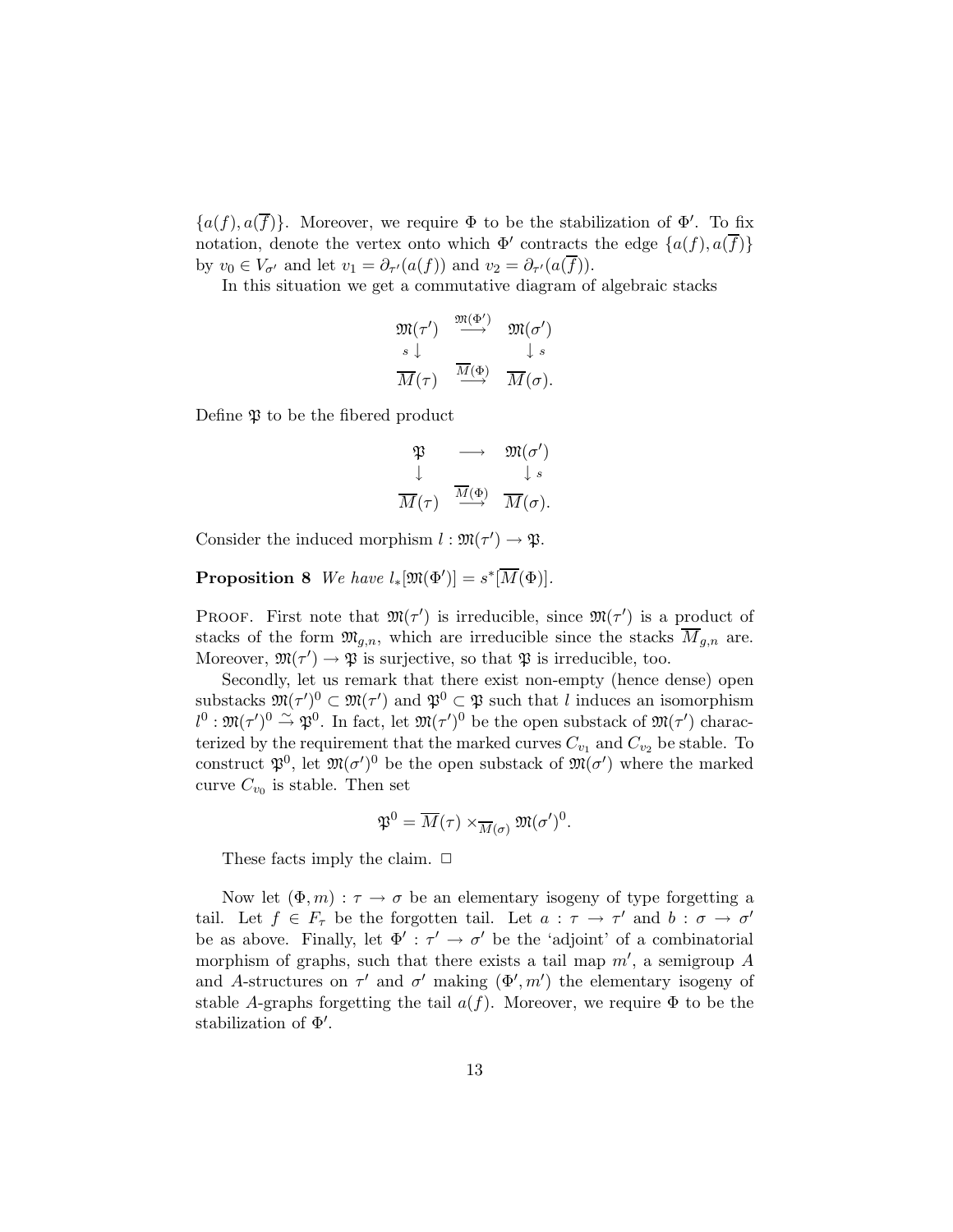<span id="page-13-0"></span>Let  $\mathfrak P$  be the fibered product

$$
\begin{array}{rcl}\mathfrak{P} & \longrightarrow & \mathfrak{M}(\sigma')\\ \downarrow & & \downarrow s\\ \overline{M}(\tau) & \longrightarrow & \overline{M}(\sigma)\end{array}
$$

and C the universal curve over  $\mathfrak{M}(\sigma')$  corresponding to  $w \in V_{\sigma'}$ , where w is the vertex of the forgotten tail. (If w does not exist, i.e. if  $\Phi'$  is complete, then  $\mathcal{C} = \mathfrak{M}(\sigma')$ .) As in the proof of Axiom IV we have a morphism  $\mathcal{C} \to \mathfrak{M}(\tau')$ giving rise to a commutative diagram

$$
\begin{array}{ccc}\nC & \xrightarrow{\pi'} & \mathfrak{M}(\sigma')\\
\downarrow & & \\
\mathfrak{M}(\tau') & & \downarrow s\\
\hline\n\overline{M}(\tau) & \xrightarrow{\overline{M}(\Phi)} & \overline{M}(\sigma)\n\end{array}
$$

and hence to a morphism  $l : \mathcal{C} \to \mathfrak{P}$ .

**Proposition 9** We have  $l_*[\pi'] = s^*[\overline{M}(\Phi)].$ 

PROOF. Again,  $\mathcal C$  and  $\mathfrak P$  are irreducible and l induces an isomorphism  $l^0: C^0 \to \mathfrak{P}^0$ , where  $C^0$  is the restriction of C to  $\mathfrak{M}(\sigma')^0$  and  $\mathfrak{P}^0 = \overline{M} \times_{\overline{M}(\sigma)} M$  $\mathfrak{M}(\sigma')^0$ . Here  $\mathfrak{M}(\sigma')^0 \subset \mathfrak{M}(\sigma')$  is the open substack where  $C_w$  is stable.  $\Box$ 

Now let us prove Axiom V. According to[[2](#page-19-0)], Remark 7.2, it suffices to do this for the case that  $\Phi : \tau \to \sigma$  is an elementary isogeny,  $\#J = 1$  and  $(a_i, \tau_i, \Phi_i)_{i \in I}$  a pullback. So we shall use notation as in the Definition of pullback ([\[2\]](#page-19-0), Definition 6.10). We shall include the  $H_2(V)^+$ -structures on  $\sigma'$  and  $\tau_i$   $(i \in I)$  in the notation. They shall be denoted by  $\beta'$  and  $\beta_i$   $(i \in I)$ , respectively. The underlying graph of  $(\tau_i, \beta_i)$  is the same for all  $i \in I$ . Let us call it simply  $\tau'$ .

Let us first consider the case where  $\Phi$  is a contraction.

Lemma 10 We have a cartesian diagram

$$
\begin{array}{ccc}\n\prod \overline{M}(V, \tau', \beta_i) & \longrightarrow & \overline{M}(V, \sigma', \beta') \\
\downarrow & & \downarrow \\
\mathfrak{M}(\tau') & \stackrel{\mathfrak{M}(\Phi')}{\longrightarrow} & \mathfrak{M}(\sigma')\n\end{array}
$$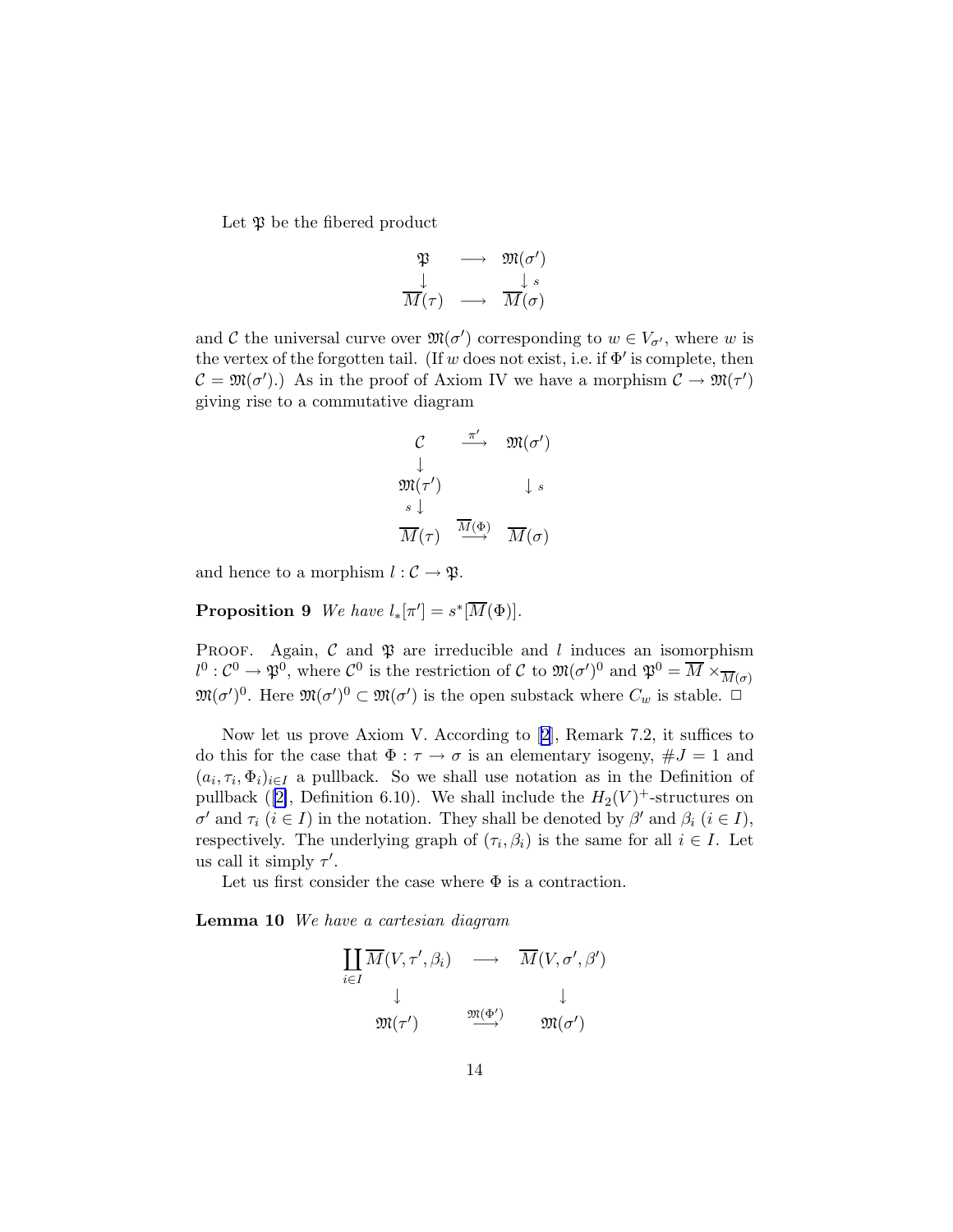of algebraic k-stacks. Moreover,

$$
\mathfrak{M}(\Phi')^! J(V,\sigma',\beta') = \sum_{i \in I} J(V,\tau',\beta').
$$

PROOF. The first fact follows immediately from the definitions. The second fact is [\[1\]](#page-19-0) Proposition 7.2.  $\Box$ 

Axiom V will follow by putting Lemma [10](#page-13-0) and Proposition [8](#page-12-0) together as follows. By Lemma [10](#page-13-0) all squares in the following diagram are cartesian.

$$
\begin{array}{ccc}\n\prod_{i\in I} \overline{M}(V,\tau',\beta_i) & \xrightarrow{h} & \overline{M}(\tau) \times_{\overline{M}(\sigma)} \overline{M}(V,\sigma',\beta') & \longrightarrow & \overline{M}(V,\sigma',\beta') \\
\downarrow & & \downarrow & & \downarrow a \\
\mathfrak{M}(\tau') & \xrightarrow{l} & \overline{M}(\tau) \times_{\overline{M}(\sigma)} \mathfrak{M}(\sigma') & \longrightarrow & \mathfrak{M}(\sigma') \\
& & & \downarrow s & \downarrow \\
& & & \overline{M}(\tau) & \xrightarrow{\overline{M}(\Phi)} & \overline{M}(\sigma)\n\end{array}
$$

So we may calculate as follows.

$$
\overline{M}(\Phi)^! J(V, \sigma', \beta') = a^* s^* [\overline{M}(\Phi)] \cdot J(V, \sigma', \beta')
$$
  
=  $a^* l_* [\mathfrak{M}(\Phi')] \cdot J(V, \sigma', \beta')$ 

(by Proposition [8\)](#page-12-0)

$$
= h_* \mathfrak{M}(\Phi')^! J(V, \sigma', \beta')
$$
  

$$
= h_* \sum_{i \in I} J(V, \tau', \beta_i)
$$

by Lemma [10.](#page-13-0) This is the context of Axiom V.

The case that  $\Phi$  is of type forgetting a tail is similar. Instead of Lemma [10](#page-13-0) one uses Axiom IV, and Proposition [8](#page-12-0) is replaced by Proposition [9](#page-13-0).

This finishes the proof of Axiom V and hence the proof of Theorem [6](#page-6-0).

# Homogeneous Spaces

In the case where  $V$  is a generalized flag variety, we can give a more explicit construction of Gromov-Witten invariants as follows.

# Curves and Principal Bundles

For a smooth algebraic  $k$ -group  $G$  with Lie algebra  $\mathfrak{g}$ , we denote by

$$
\mathfrak{H}^1(\tau,G)
$$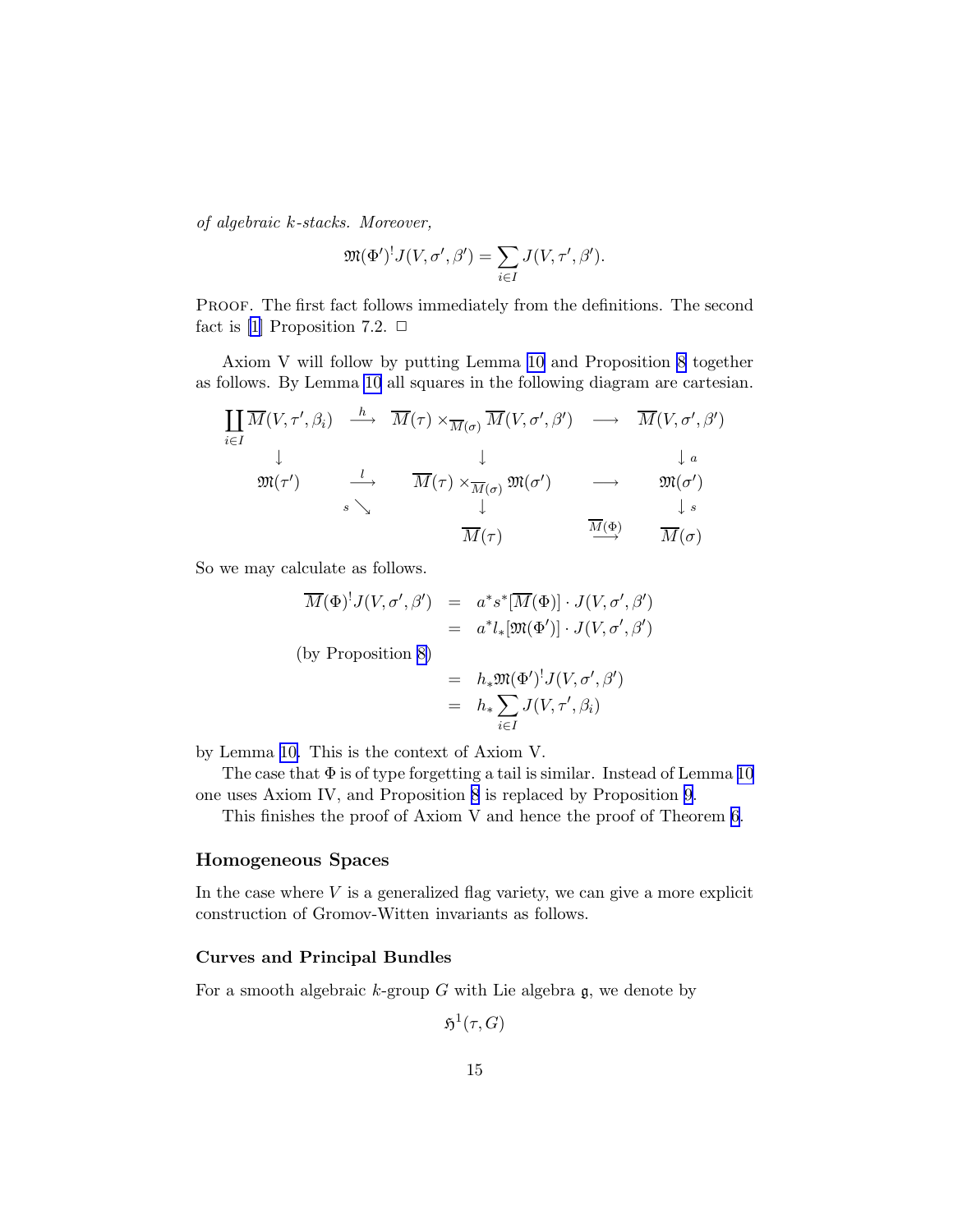<span id="page-15-0"></span>the k-stack of G-torsors on  $\tau$ -marked prestable curves. More precisely, for a k-scheme T, the category  $\mathfrak{H}^1(\tau,G)(T)$  is the category of pairs  $(C, E)$ , where  $C = (C_v)_{v \in V_\tau}$  is a  $\tau$ -marked prestable curve over T, giving rise to a morphism  $f: T \to \mathfrak{M}(\tau)$ , and E is a G-torsor on  $f^*C(\tau)$ .

Let  $(C, E)$  be such a pair. Denote by  $E_v$ , for  $v \in V_\tau$ , the G-bundle induced by  $E$  on  $C_v$ . We call

$$
\deg_v(E) = \deg(E_v) = \deg(E_v \times_{G,Ad} \mathfrak{g})
$$

the *degree* of E at the vertex  $v \in V_\tau$ . The degree thus defines a  $\mathbb{Z}_{\geq 0}$ structureon  $\tau$ , which is locally constant on T. (See [[2\]](#page-19-0), Definition 1.6, for  $\mathbb{Z}_{\geq 0}$ -structures.)

In this way, we get for every  $\mathbb{Z}_{\geq 0}$ -structure  $\alpha$  on  $\tau$  an open and closed substack  $\mathfrak{H}^1_{\alpha}(\tau,G) \subset \mathfrak{H}^1(\tau,G)$ , the substack of G-torsors of degree  $\alpha$ .

**Proposition 11** For every  $\mathbb{Z}_{\geq 0}$ -structure  $\alpha$  on  $\tau$  the stack  $\mathfrak{H}^1_\alpha(\tau, G)$  is an algebraic k-stack. The canonical morphism

$$
\mathfrak{H}^1_\alpha(\tau, G) \longrightarrow \mathfrak{M}(\tau)
$$

is smooth of relative dimension

$$
-\chi(\tau)\dim G - \alpha(\tau),
$$

where  $\alpha(\tau) = \sum_{v \in V_{\tau}} \alpha(v)$ .

**PROOF.** To prove that  $\mathfrak{H}^1(\tau, G)$  is algebraic, choose a suitable embedding  $G \hookrightarrow GL_n$  to reduce the case of G-bundles to the case of vector bundles, for which it is well-known. The smoothness of  $\mathfrak{H}^1(\tau,G)$  follows from the fact that  $H^2(C, E \times_{G, Ad} \mathfrak{g}) = 0$  for any G-torsor E on a  $\tau$ -marked prestable curve C. The dimension of  $\mathfrak{H}^1(\tau, G)$  is equal to

$$
-\chi(E \times_{G,Ad} \mathfrak{g}) = -\deg(E \times_{G,Ad} \mathfrak{g}) - \chi(\mathcal{O}_C) \operatorname{rk}(E \times_{G,Ad} \mathfrak{g})
$$
  
= -\alpha(\tau) - \chi(\tau) \dim G

by Riemann-Roch.  $\Box$ 

# Maps to  $G/P$

Now let G be a reductive algebraic group over  $k$  and  $P$  a parabolic subgroup of G. Then  $G/P$  is a smooth projective variety over k. Let us assume for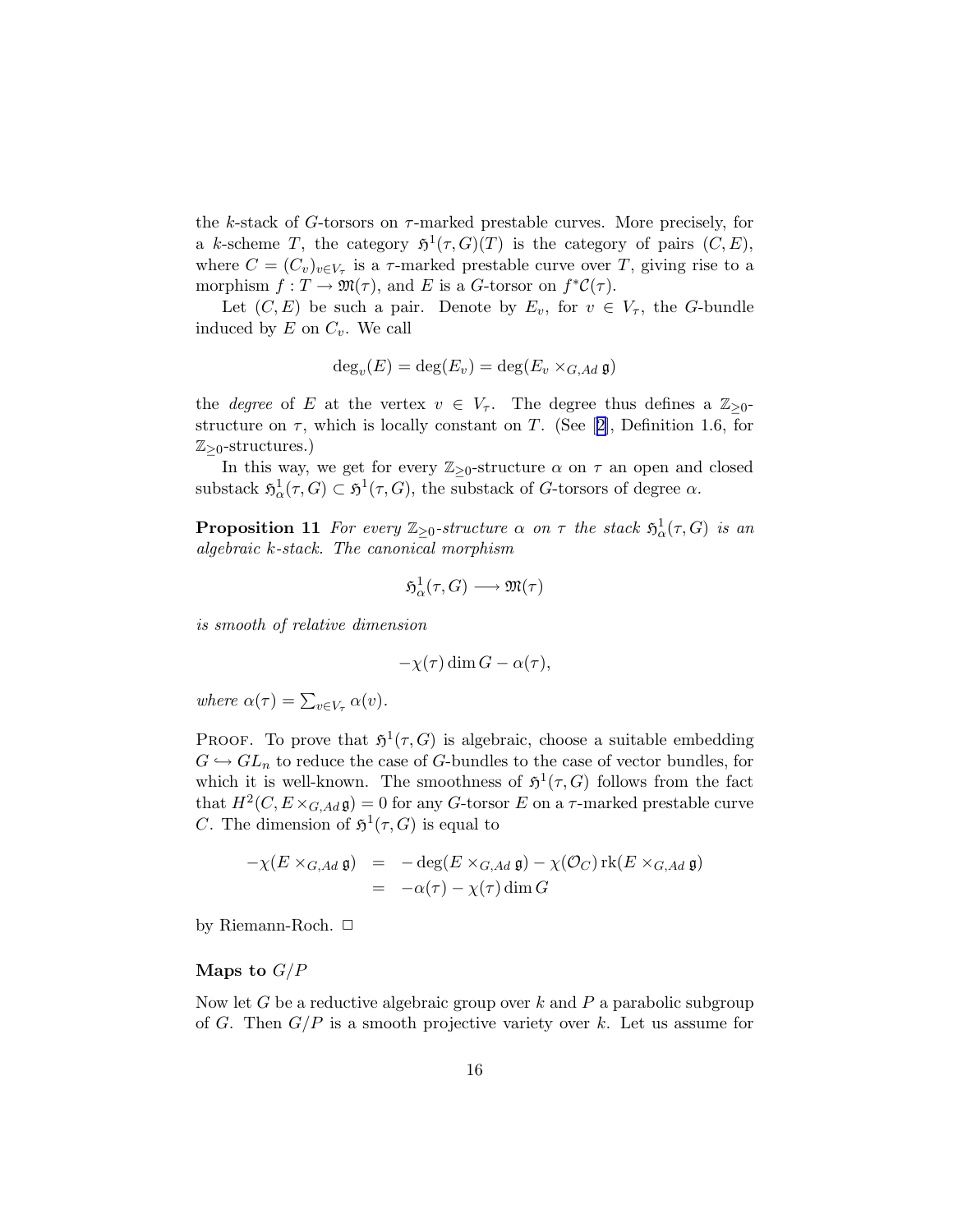simplicity that G is split over k. The morphism  $G \to G/P$  is a principal P-bundle, which we shall denote by  $F$ .

Let  $U_1, \ldots, U_r$  be the elementary representations of P over  $k, V_1, \ldots, V_r$ the corresponding vector bundles on  $G/P$  and  $L_1, \ldots, L_r$  their determinants. For every  $i = 1, \ldots, r$  we have

$$
V_i = F \times_P U_i.
$$

Note that  $Pic(G/P) \otimes \mathbb{Q}$  is spanned by  $L_1, \ldots, L_r$  and that  $L_1^{-1} \otimes \ldots \times L_r^{-1}$ is ample.

Let  $H_2(G/P)^+$  be the set of homomorphisms of abelian groups  $\psi$ :  $Pic(G/P) \to \mathbb{Z}$ , which are non-negative on ample line bundles. Then we get a canonical injection

$$
H_2(G/P)^+ \longrightarrow (\mathbb{Z}_{\geq 0})^r
$$
  

$$
\psi \longmapsto (\psi(L_1^{-1}), \dots, \psi(L_r^{-1})).
$$

Using this injection we shall think of classes in  $H_2(G/P)^+$  as r-tuples of non-negative integers.

Let  $\mathfrak g$  and  $\mathfrak p$  be the Lie algebras of G and P, respectively. We will consider these only as adjoint representations, ignoring the Lie algebra structure. Denote by p also the induced vector bundle

$$
F\times_{P,Ad}\mathfrak{p}
$$

on  $G/P$ . Evaluating on the inverse of its determinant defines a morphism

$$
\begin{array}{rcl}\n\deg: H_2(G/P)^+ & \longrightarrow & \mathbb{Z}_{\geq 0} \\
\psi & \longmapsto & \psi(\det(\mathfrak{p})^{-1}).\n\end{array}
$$

This morphism has the property that  $\deg(\psi) = 0$  implies  $\psi = 0$ .

**Remark** We have det  $\mathfrak{p} \cong \omega_{G/P}$ . In particular, deg  $\psi = -\psi(\omega_{G/P})$ .

Now fix an  $H_2(G/P)^+$ -graph  $(\tau, \beta)$ , with underlying modular graph  $\tau$ . Let  $(\tilde{\tau}, \tilde{\beta})$  be the  $H_2(G/P)^+$ -graph obtained by contracting all edges of  $\tau$ .

Consider the algebraic k-stacks  $\mathfrak{H}^1(\tau, G)$  and  $\mathfrak{H}^1(\tau, P)$ . Since G is reductive, any G-torsor on a curve has degree zero, and thus

$$
\mathfrak{H}^1(\tau, G) \longrightarrow \mathfrak{M}(\tau)
$$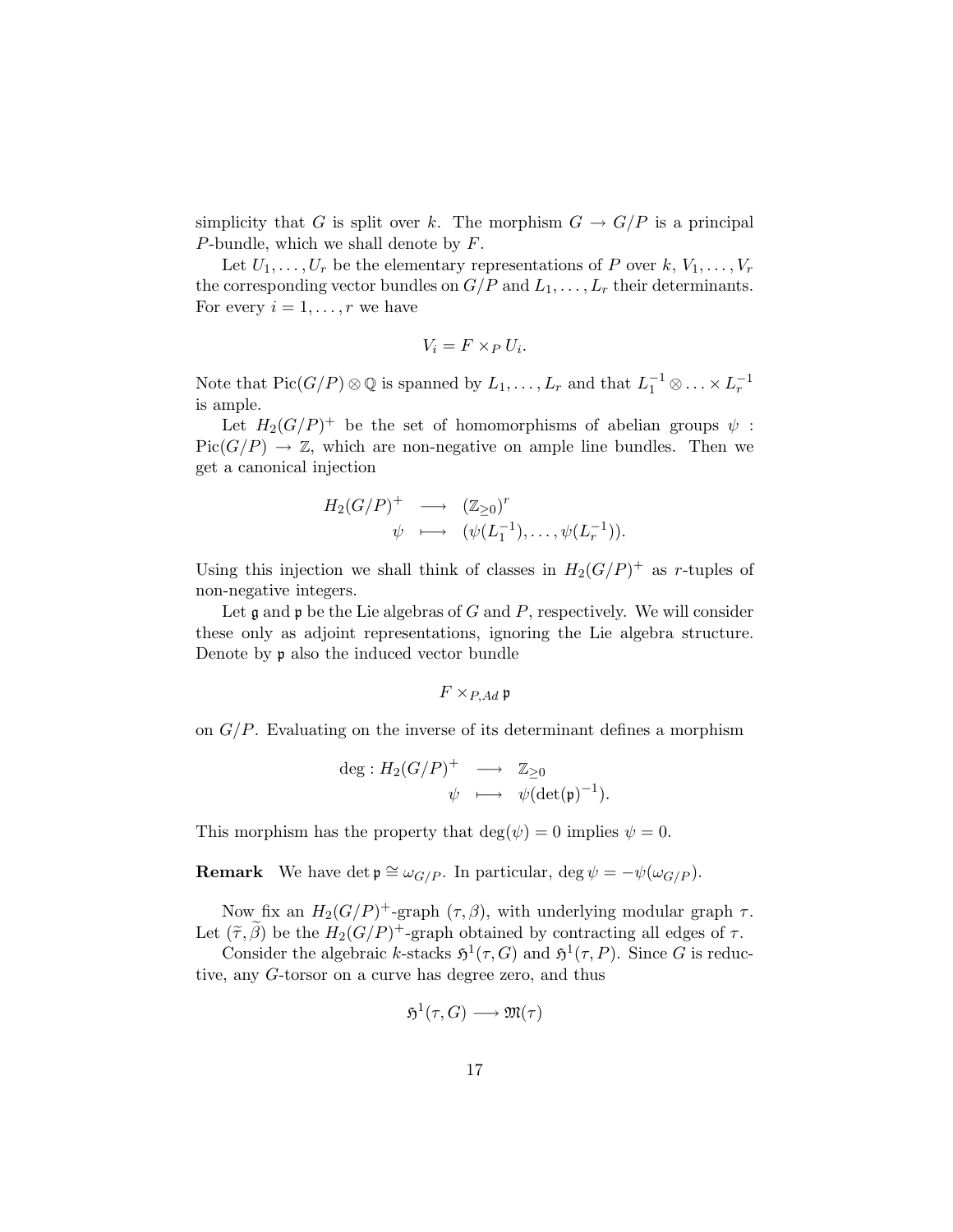is smooth of relative dimension

$$
-\chi(\tau)\dim G.
$$

If E is a P-torsor, then associated to  $U_1, \ldots, U_r$  we have associated vector bundles  $E_i = E \times_P U_i$ , for  $i = 1, \ldots, r$ , and thus we may associate to E the multi-degree

$$
\operatorname{mult-deg}(E) = (-\deg(E_1), \ldots, -\deg(E_r)).
$$

Let  $\mathfrak{H}^1_\beta(\tau,P)$  be the open and closed substack of  $\mathfrak{H}^1(\tau,P)$  of P-torsors whose multi-degree is equal to  $\beta$ .

Let  $\alpha = \deg \beta$  be the  $\mathbb{Z}_{\geq 0}$ -structure on  $\tau$  associated to  $\beta$ . Then we have

$$
\mathfrak{H}^1_{\beta}(\tau,P) \subset \mathfrak{H}^1_{-\alpha}(\tau,P),
$$

so that by Proposition [11](#page-15-0) the stack  $\mathfrak{H}^1_{\beta}(\tau,P)$  is smooth of relative dimension

$$
-\chi(\tau)\dim P - \beta(\tau)(\omega_{G/P})
$$

over  $\mathfrak{M}(\tau)$ .

Now let  $\mathfrak{M}(G/P, \tau, \beta)$  be the stack of maps from  $\tau$ -marked prestable curves to  $G/P$  of class  $\beta$ . More precisely, for a k-scheme T, the objects of  $\mathfrak{M}(G/P, \tau, \beta)(T)$  are triples  $(C, x, f)$ , where  $(C, x)$  is a  $\tau$ -marked prestable curve over T and  $f = (f_v)_{v \in V_\tau}$  is a family of k-morphisms  $f_v : C_v \to G/F$ such that

- 1. for all  $i \in F_{\tau}$  we have  $f_{\partial(i)}(x_i) = f_{\partial(j_{\tau}(i))}(x_{j_{\tau}(i)}),$
- 2. for all  $v \in V_\tau$  we have  $f_{v*}[C_v] = \beta(v)$ .

**Remark** If  $(\tau, \beta)$  is stable, then  $\overline{M}(G/P, \tau, \beta)$  is an open substack of  $\mathfrak{M}(G/P,\tau,\beta).$ 

Note that  $G^{V_{\widetilde{\tau}}}$  acts on  $\mathfrak{M}(G/P,\tau,\beta)$  as follows. An element  $(g_w)_{w\in V_{\widetilde{\tau}}}$  of  $\tau$  $G^{V_{\widetilde{\tau}}}$  takes  $(C, x, (f_v)_{v \in V_{\tau}})$  to  $(C, x, (g_{\phi(v)} \circ f_v)_{v \in V_{\tau}})$ , where  $\phi : \tau \to \widetilde{\tau}$  is the structure contraction. Let

$$
\mathfrak{M}(G/P,\tau,\beta)/G^{V_{\widetilde{\tau}}}
$$

be the stack-theoretic quotient of this action. This is an abuse of notation, since this is a left and not a right action.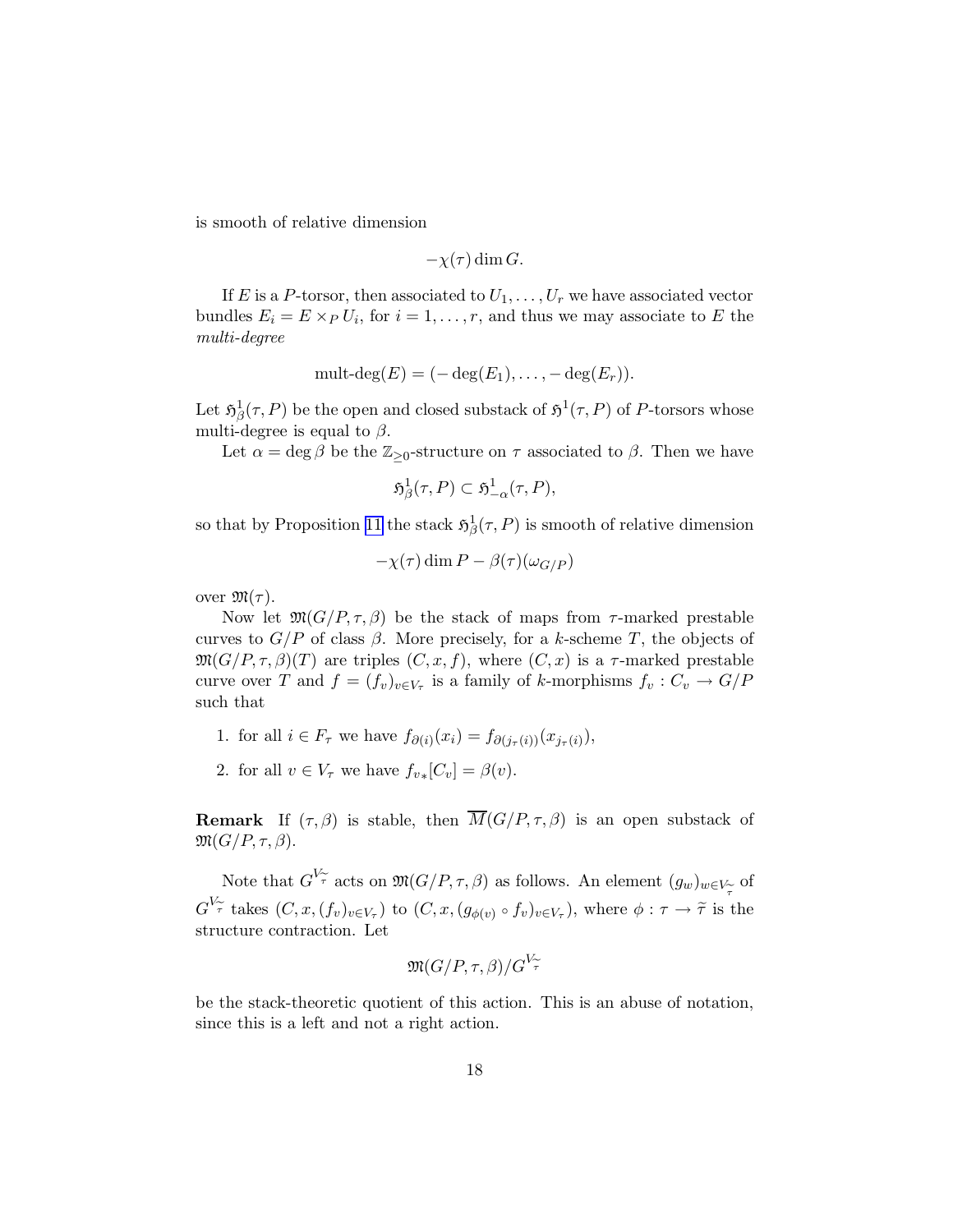We shall let  $G^{V_{\widetilde{\tau}}}$  act trivially on  $\mathfrak{M}(\tau)$  and denote by

$$
\mathfrak{M}(\tau)/G^{V_{\widetilde{\tau}}}
$$

the quotient.

Proposition 12 There is a natural cartesian diagram of algebraic k-stacks

$$
\mathfrak{M}(G/P, \tau, \beta)/G^{\overline{V_{\tau}}} \xrightarrow{\kappa} \mathfrak{H}^1_{\beta}(\tau, P)
$$
  
\n
$$
\eta \downarrow \qquad \qquad \downarrow
$$
  
\n
$$
\mathfrak{M}(\tau)/G^{\overline{V_{\tau}}} \xrightarrow{\iota} \mathfrak{H}^1(\tau, G).
$$

The vertical maps are representable, the horizontal maps are local immersions.

PROOF. This is essentially the fact that a map to  $G/P$  is the same as a principal P-bundle with a trivialization of the associated G-bundle.  $\Box$ 

The morphism  $\iota$  is a local regular immersion with normal bundle  $R^1\pi_*\mathcal{O}\otimes\mathfrak{g}$ . Thus the normal cone  $\widetilde{C}(\tau,\beta)$  of  $\mathfrak{M}(G/P,\tau,\beta)/G^{\overline{V_{\widetilde{\tau}}}}$  in  $\mathfrak{H}^1_{\beta}(\tau,P)$ is a cone in

$$
\mathfrak{n}(\tau,\beta)=\eta^*R^1\pi_*\mathcal{O}\otimes \mathfrak{g}.
$$

Pulling back to  $\mathfrak{M}(G/P,\tau,\beta)$  and, if  $(\tau,\beta)$  is stable, to  $\overline{M}(G/P,\tau,\beta)$  defines  $G^{V_{\widetilde{\tau}}}$ -equivariant cones, which we shall still denote  $C(\tau,\beta)$ , inside equivariant vector bundles, which we shall still denote by  $\mathfrak{n}(\tau,\beta)$ .

Let us now assume that  $(\tau,\beta)$  is stable. Then we may intersect the cone  $C(\tau,\beta)$  over  $\overline{M}(G/P,\tau,\beta)$  with the zero section of the vector bundle  $\mathfrak{n}(\tau,\beta)$ , to define a cycle class

$$
J(\tau,\beta) \in A_{\dim(G/P,\tau,\beta)}(\overline{M}(G/P,\tau,\beta))
$$

with rational coefficients. Note that  $C(\tau,\beta)$  is pure of the correct dimension, since it is constructed as a normal cone inside a smooth stack of the correct dimension.

**Proposition 13** The collection of cycle classes  $J(\tau,\beta)$  is the orientation of  $\overline{M}$  over  $\mathfrak{G}_s(G/P)$  defined using the intrinsic normal cone.

PROOF.This follows from [[1](#page-19-0)] Example 7.6, since

$$
(R\pi_*f^*T_{G/P})^{\vee} = \kappa^*L^{\bullet}_{\mathfrak{H}^1_{\beta}(\tau,P)/\mathfrak{H}^1(\tau,G)}.
$$

 $\Box$ 

**Remark** As a corollary we get that the orientation classes  $J(\tau,\beta)$  are  $G^{V_{\widetilde{\tau}}}.$ invariant. The same is then true for the Gromov-Witten invariants.